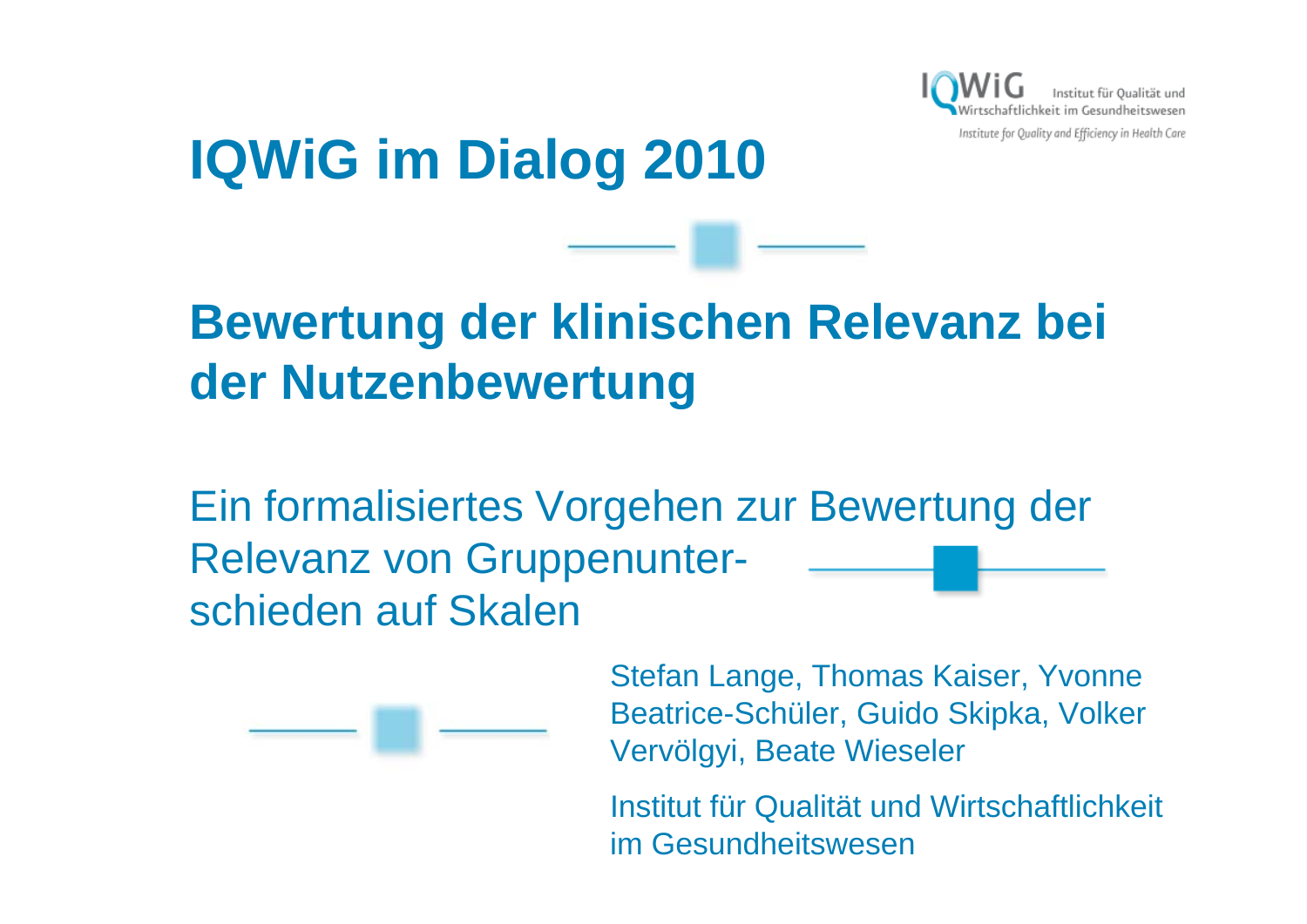

"Klinische Studien werden mit dem Ziel durchgeführt, Ergebnisse zu liefern, die in der Praxis zu einer Verbesserung der Patientenversorgung führen. Allgemein wird jedoch beklagt, dass die Charakterisierung von Studienergebnissen als 'signifikant' oder 'nicht signifikant' keine Aussagen über ihre klinische Relevanz erlaubt."

Windeler J, Conradt C. Wie können "Signifikanz" und "Relevanz" verbunden werden?. Med Klin 1999; 94: 652-5.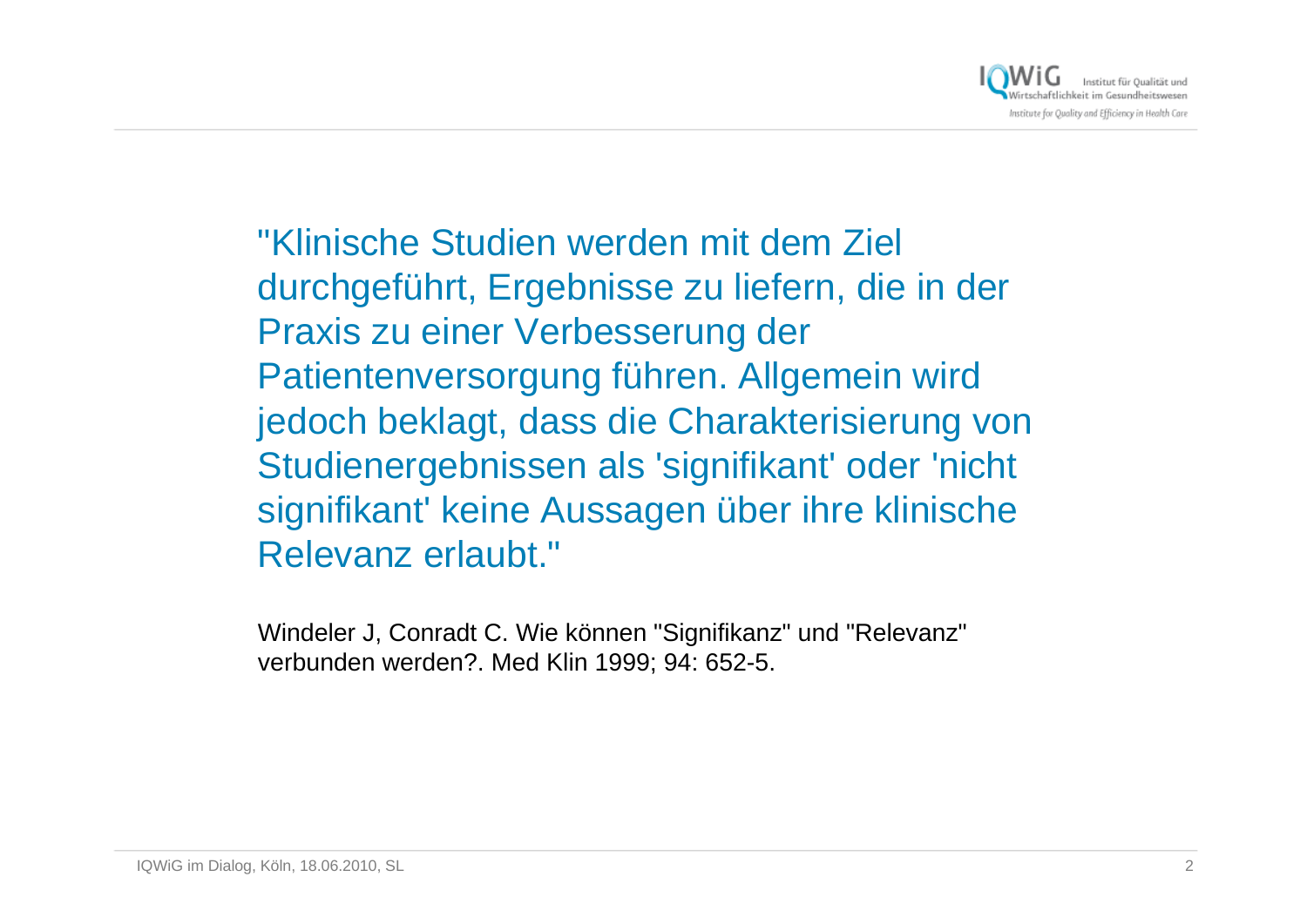Institut für Qualität und :hkeit im Gesundheitsweser Institute for Quality and Efficiency in Health Care

"The scientific basis for recommending donepezil, rivastigmine, or galantamine as preferred treatment for patients with Alzheimer's disease is questionable because minimal benefits were measured on rating scales and the methodological quality of the available trials was poor. … The gains of 1.5-3.9 points in cognitive function, as measured with the Alzheimer's disease assessment scale, fall below the 4 points that a panel of experts from the US Food and Drug Administration proposed as the minimum of a clinically important effect."

Kaduszkiewicz H, Zimmermann T, Beck-Bornholdt H-P, van den Bussche H. Cholinesterase inhibitors for patients with Alzheimer's disease: systematic review of randomised clinical trials. BMJ 2005; 331: 321-7.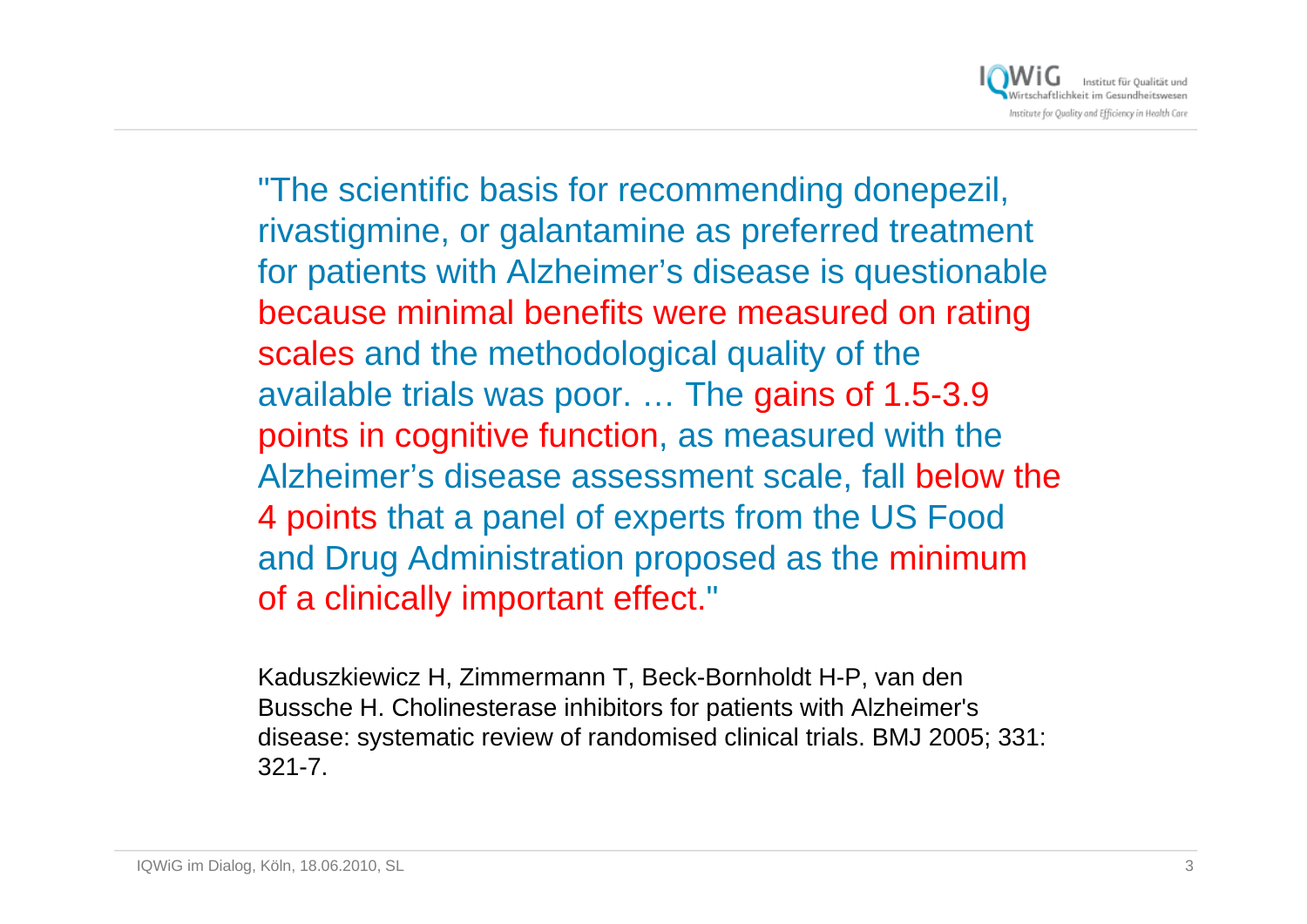

"Das Institut soll Nutzenbewertungen erarbeiten, die eine Aussage über den Beitrag neuer Arzneimittel zur Verbesserung der medizinischen Behandlung von Patienten beinhalten. Hierzu soll das Institut auch erarbeiten, für welche Patientengruppen ein neues Arzneimittel eine maßgebliche Verbesserung des Behandlungserfolgs erwarten lässt mit dem Ziel, dass diese Patienten das neue Arzneimittel erhalten sollen. Diese Abgrenzung soll auch Inhalt der Bewertungen des Instituts sein."

BT-Drucksache 15/1525, S. 88, Begründung zum GMG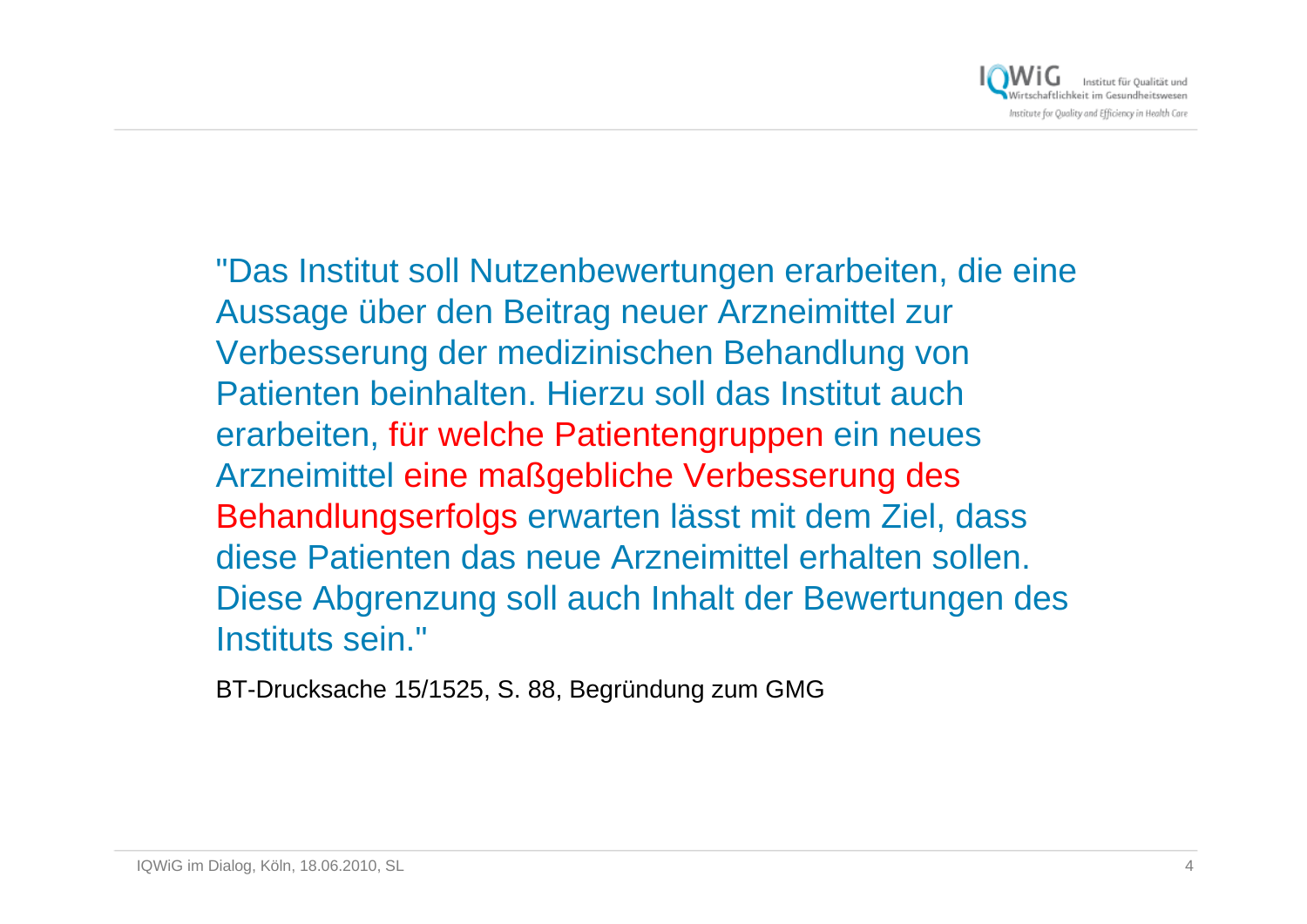

"We have developed an approach to elucidating the significance of changes in score in quality of life instruments by comparing them to global ratings of change. Using this approach we have established a plausible range within which the minimal clinically important difference (MCID) falls. … This information will be useful in interpreting questionnaire scores, both in individuals and in groups of patients participating in controlled trials, and in the planning of new trials."

Jaeschke R, Singer J, Guyatt GH. Measurement of health status. Ascertaining the minimal clinically important difference. Control Clin Trials 1989; 10: 407-15.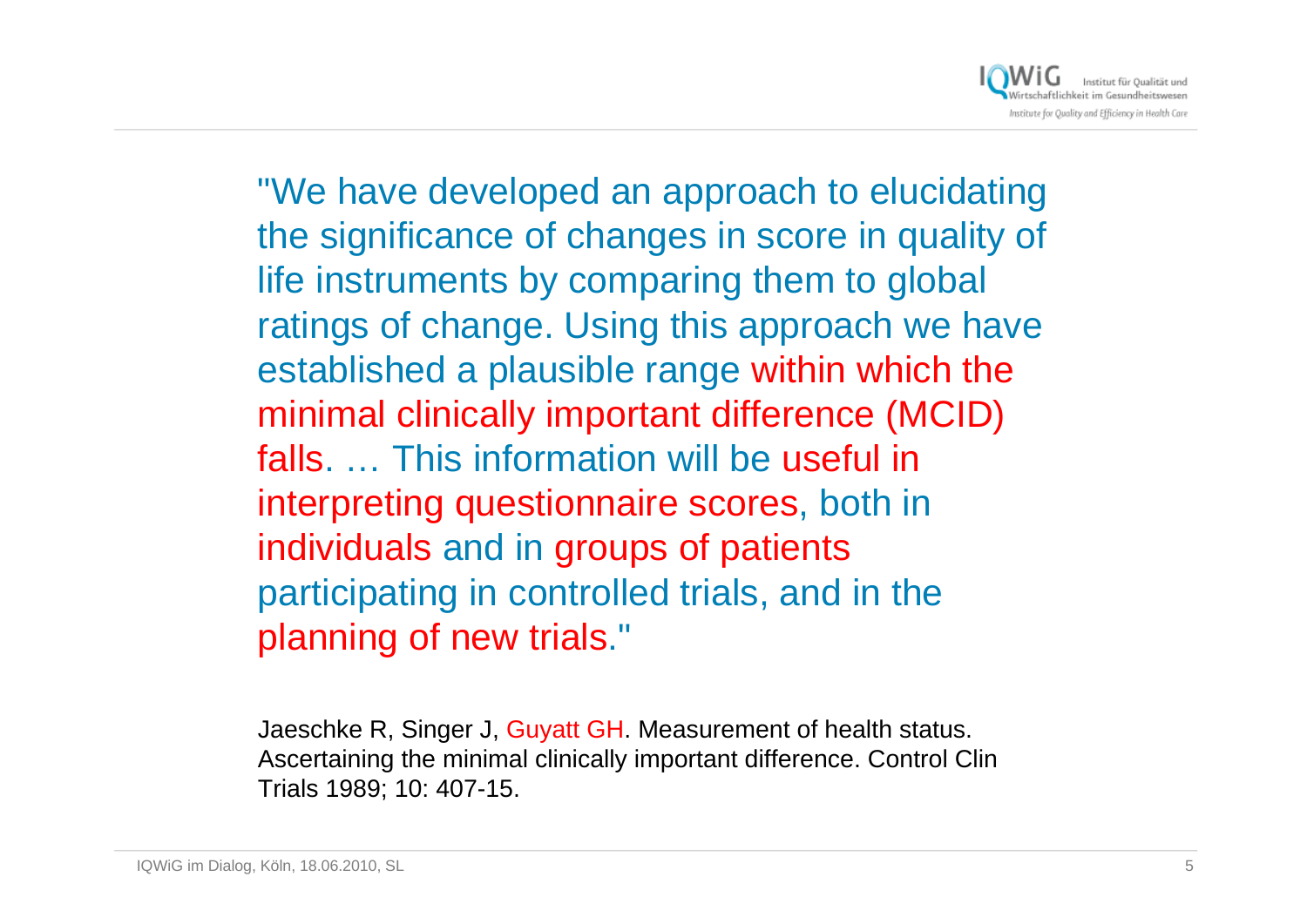

"Clinicians and investigators tend to assume that if the mean difference between a treatment and a control is appreciably less than the smallest change that is important, then the treatment has a trivial effect. This may not be so."

"Even if the mean difference between a treatment and a control is appreciably less than the smallest change that is important, treatment may have an important impact on many patients"

Guyatt GH, Juniper EF, Walter SD, Griffith LE, Goldstein RS. Interpreting treatment effects in randomised trials. BMJ 1998; 316: 690-3.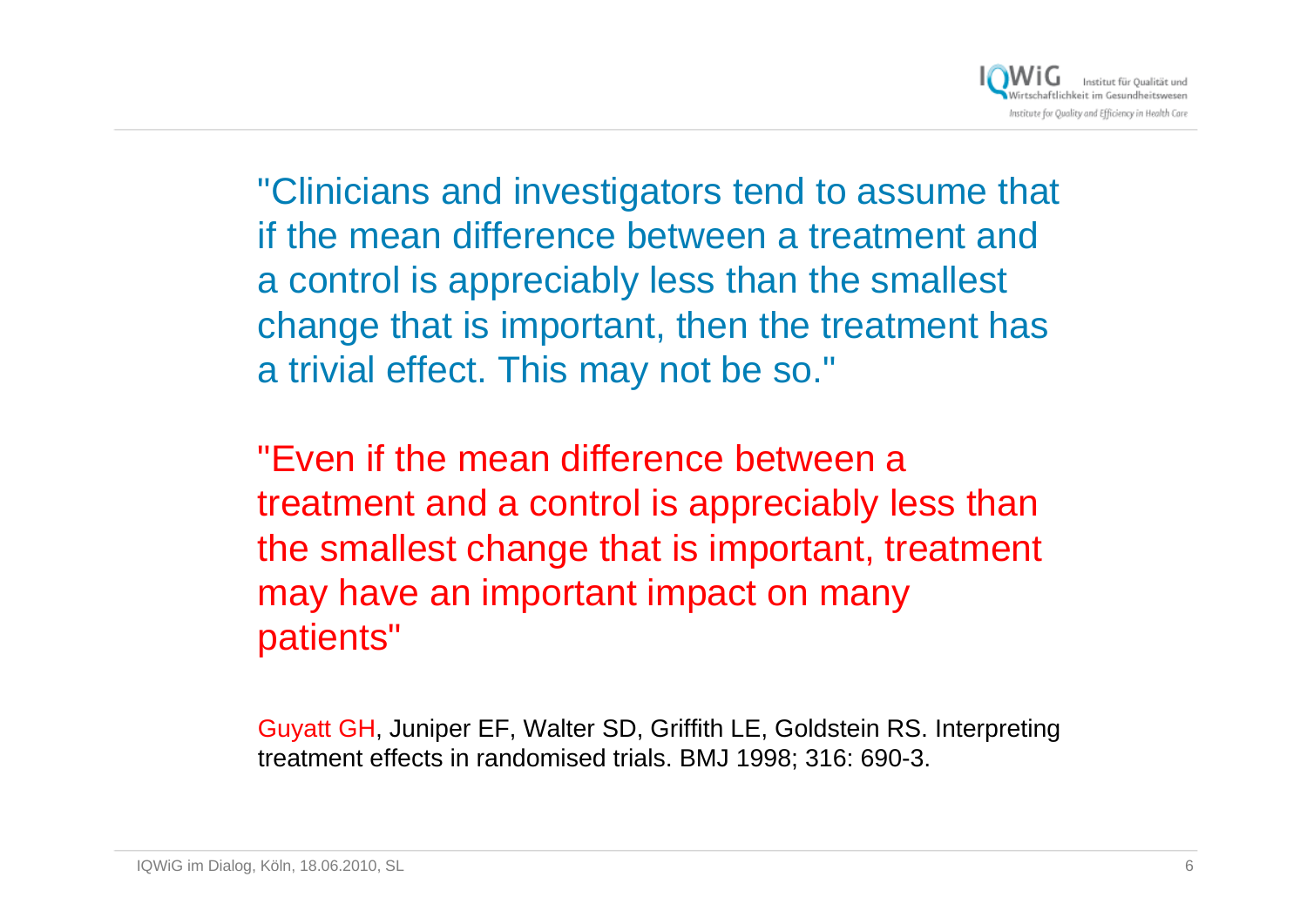

# ?M(C)ID = geeignetes Responsekriterium?

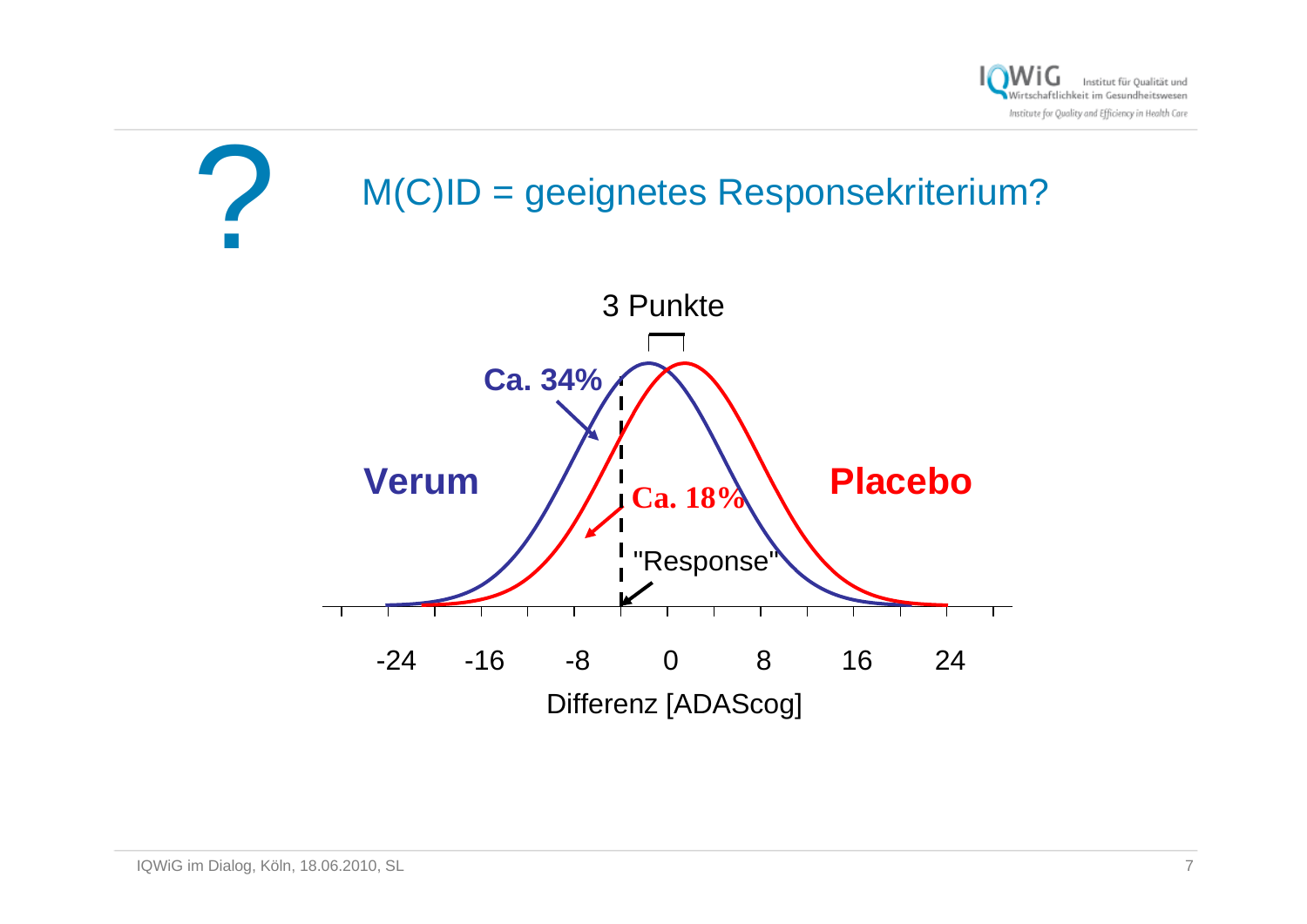Institute for Quality and Efficiency in Health Care

Guidance for Industry. Patient-Reported Outcome Measures: Use in Medical Product Development to Support Labeling Claims. Draft Guidance. 2006



" … extremely complex concepts such as quality of life, which is widely understood to be a multidomain concept ...

"The amount and kind of evidence that the FDA expects to support a labeling claim measured by a PRO instrument is the same as that required for any other labeling claim."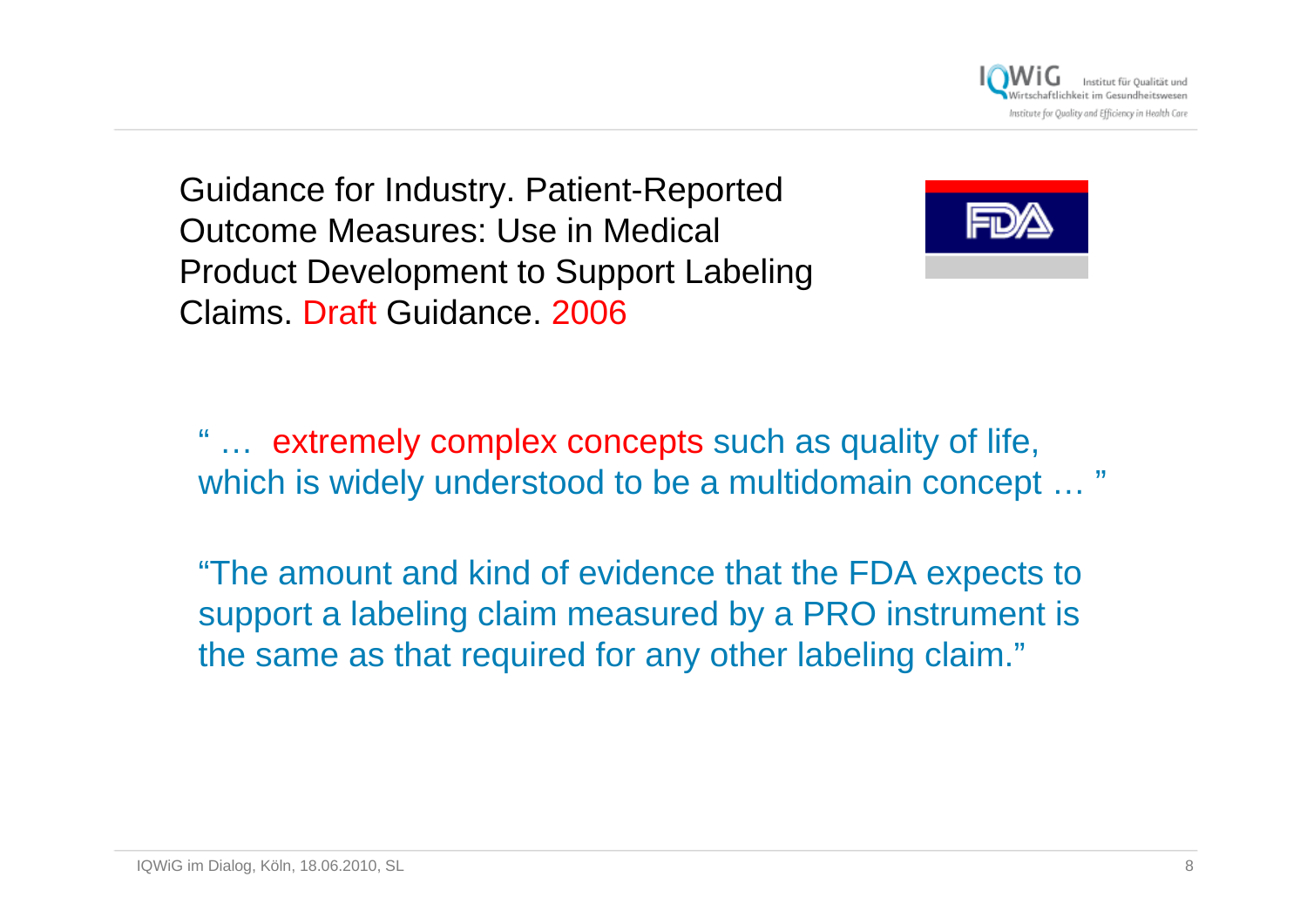

Guidance for Industry. Patient-Reported Outcome Measures: Use in Medical Product Development to Support Labeling Claims. [Draft](http://www.fda.gov/default.htm)  Guidance. 2006



"Smallest difference that is considered clinically important; this can be a specified difference (the minimum important difference (MID)) or, in some cases, any detectable difference. The MID is used as a benchmark to interpret mean score differences between treatment arms in a clinical trial."

"Responder definition - Change in score that would be clear evidence that an individual patient experienced a treatment benefit. Can be based on experience with the measure using a distribution-based approach, a clinical or nonclinical anchor, an empirical rule, or a combination of approaches."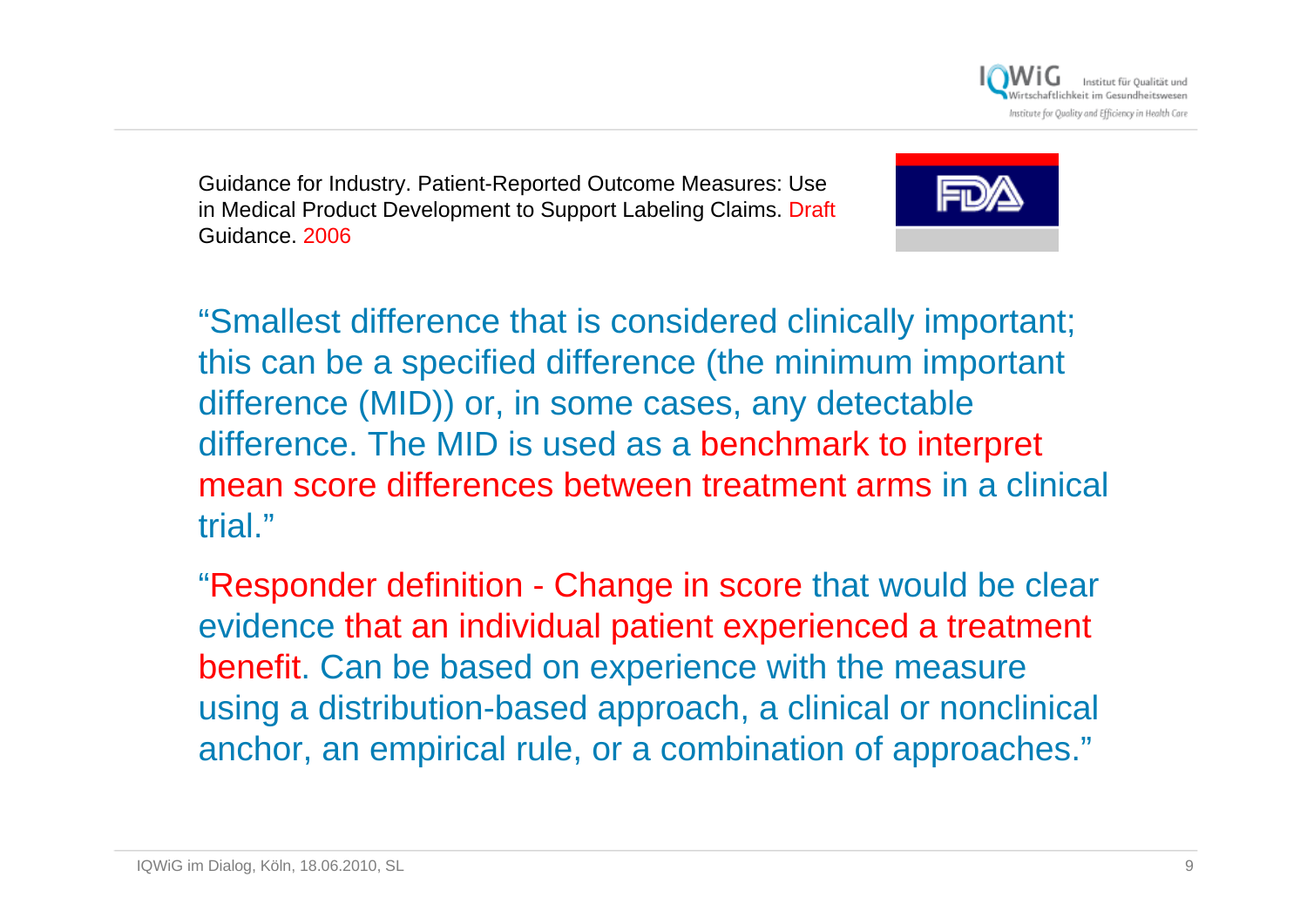

Guidance for Industry. Patient-Reported Outcome Measures: Use in Medical Product Development to Support Labeling Claims. [Draft](http://www.fda.gov/default.htm)  Guidance. 2006



"If the MID is truly to be the smallest effect considered meaningful, however, it would be logical to establish the null hypothesis to rule out a difference less than or equal to the MID. This is rarely done, and would have major implications for sample size."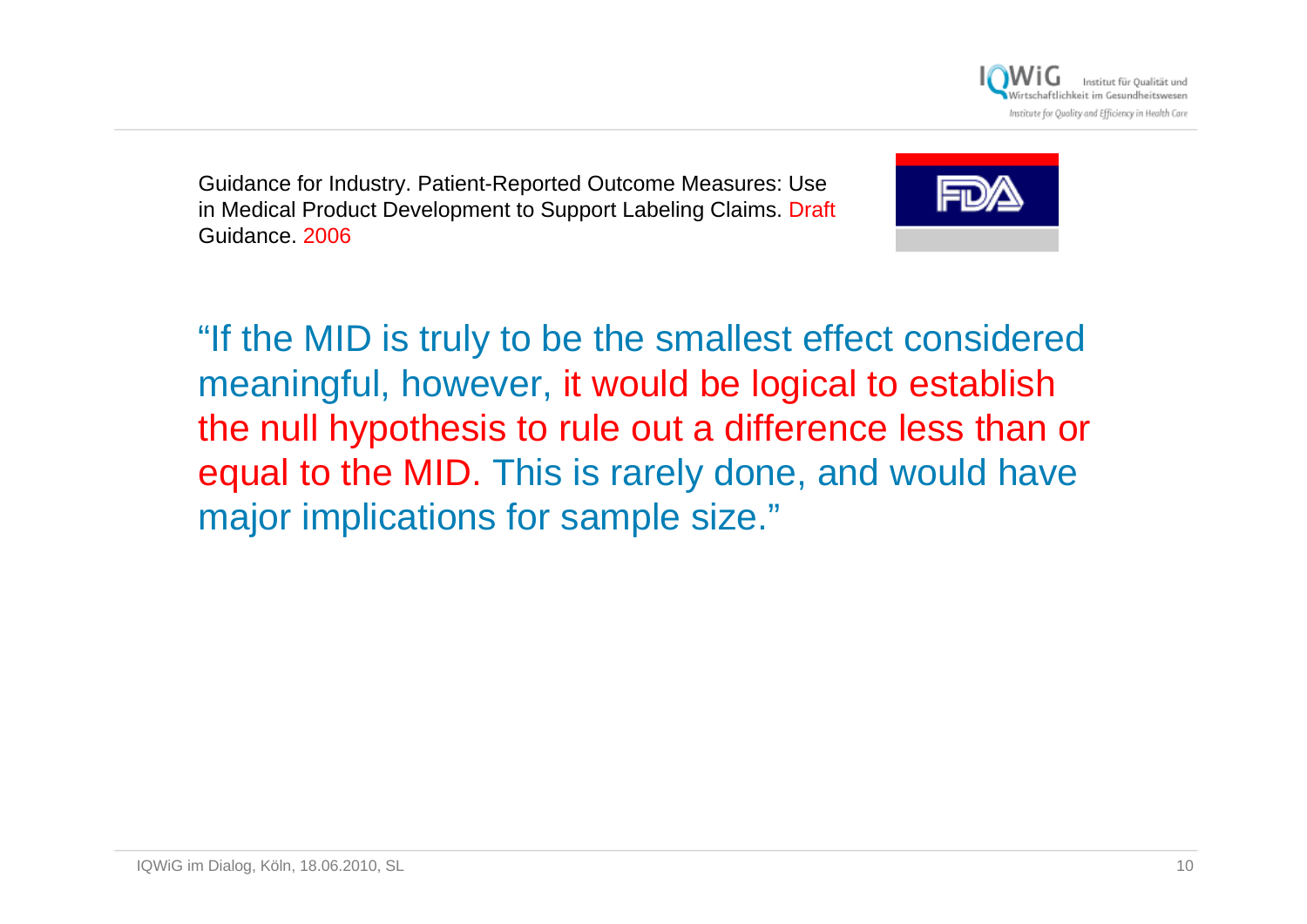

Guidance for Industry. Patient-Reported Outcome Measures: [Use](http://www.fda.gov/default.htm)  in Medical Product Development to Support Labeling Claims. **December 2009**



## **Planning for Clinical Trial Interpretation Using a Responder Definition**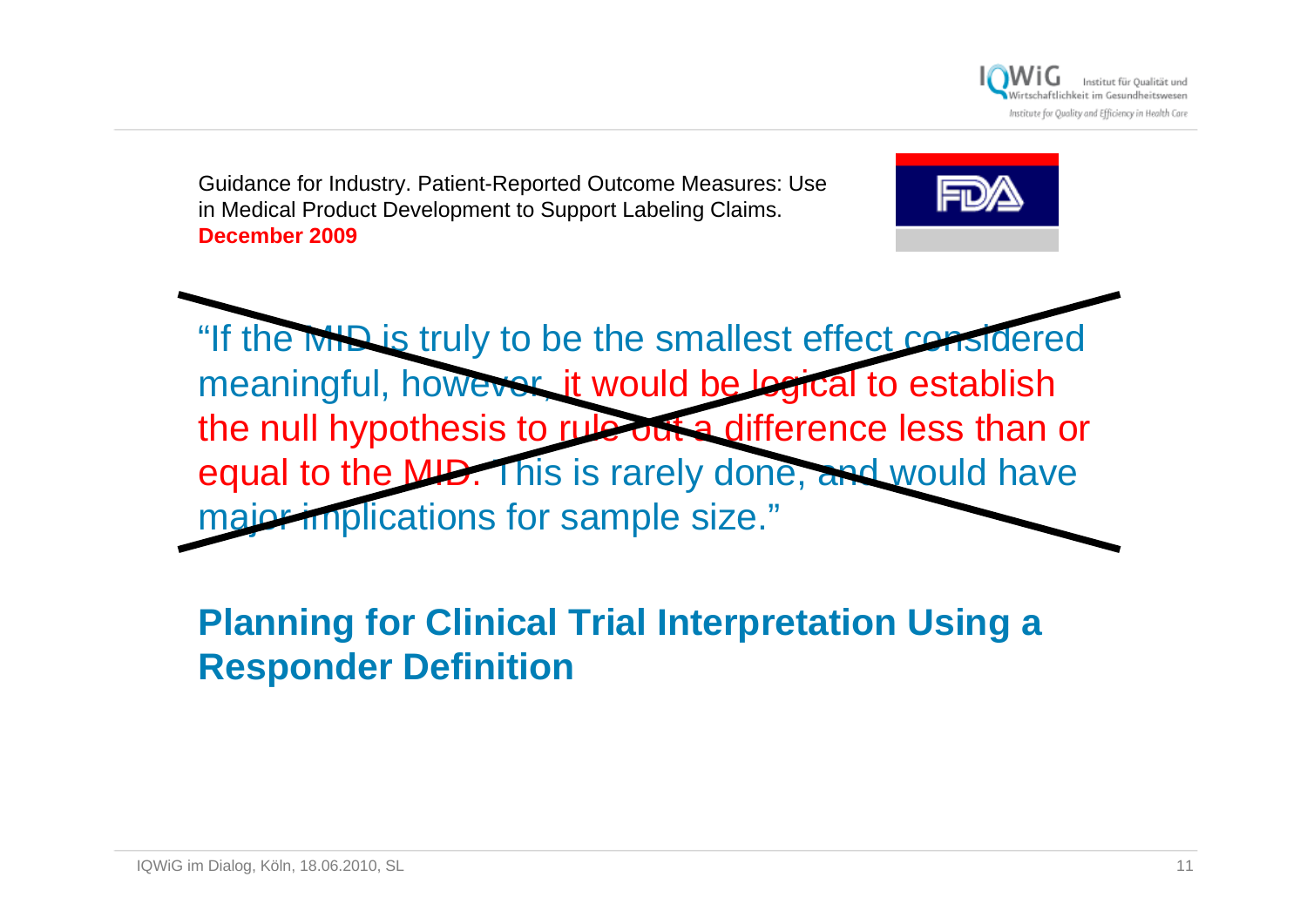

### pAVK Prüfrichtlinien (Fontaine II), 1995

"Für die Annahme einer relevanten therapeutischen Wirksamkeit von vasoaktiven Substanzen wird es für erforderlich gehalten, dass der beobachtete Unterschied für die schmerzfreie Gehstrecke bei Abschluss der Prüfung gegenüber Placebo mindestens 30% beträgt. Bei adäquater Planung der Fallzahl wird dies in der Regel dann der Fall sein, wenn die Nullhypothese, dass der irrelevante Unterschied zwischen Verum und Placebo höchstens 20% beträgt, auf dem einseitigen Signifikanzniveau alpha = 5% abgelehnt werden kann …"

Heidrich H, Cachovan M, Creutzig A, Rieger H, Trampisch HJ. Prüfrichtlinien für Therapiestudien im Fontaine Stadium II-IV bei peripherer arterieller Verschlusskrankheit. VASA 1995; 24: 107-113.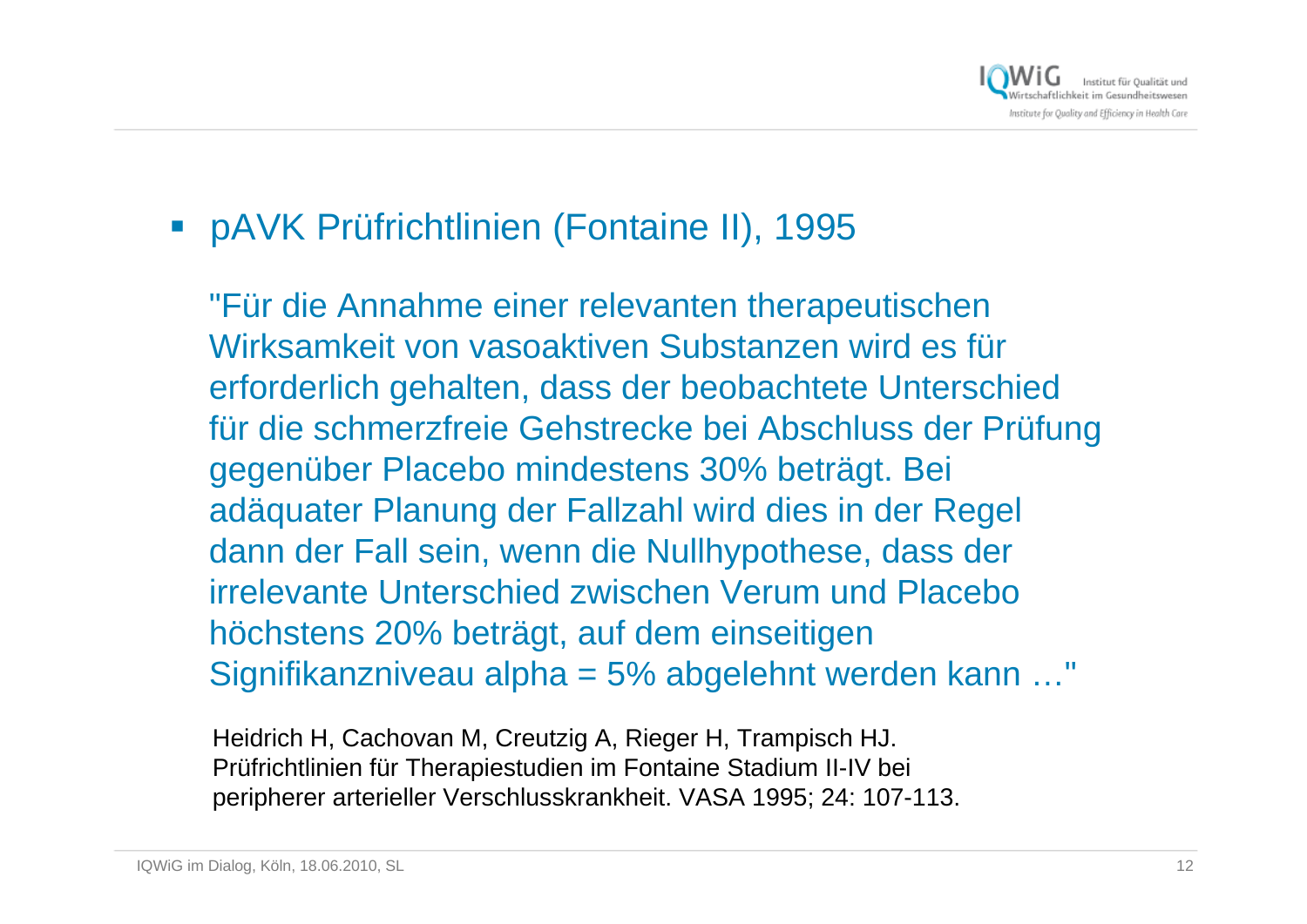

### pAVK Prüfrichtlinien (Fontaine II), 1995 - Kommentar

"This comment emphasizes again that testing should no longer be done against the null effect but against a 'non relevant' improvement of at least 5%."

Heidrich H, Trampisch HJ, Röhmel J. Comments on Guidelines for therapeutic studies in Fontaine's stage II –IV peripheral arterial occlusive disease. VASA 1996; 25: 74-75.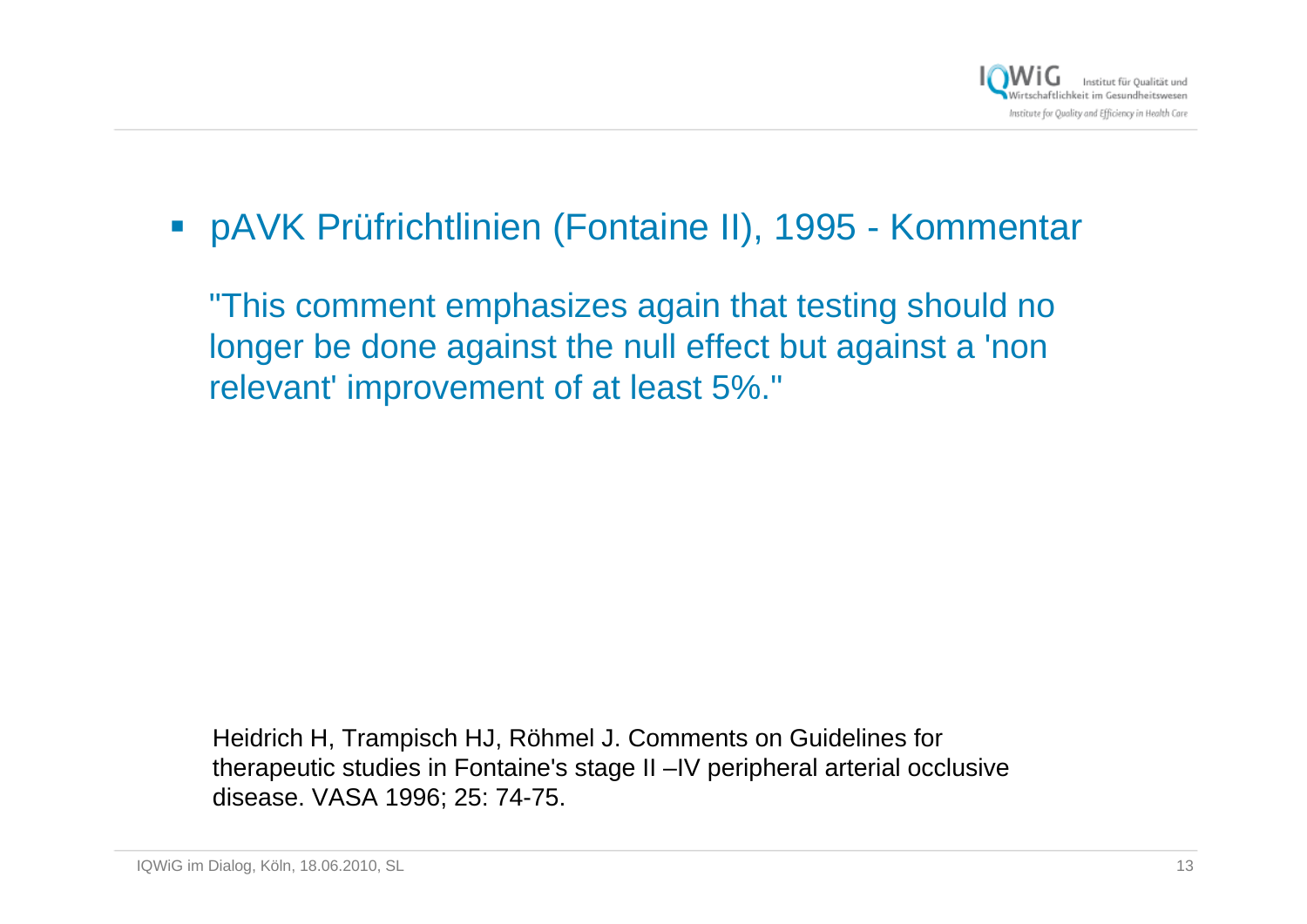

"Deshalb wird vorgeschlagen, die klinische Relevanz und Bedeutung anhand von vier in Diskussionen mit dem Kliniker vor Studienbeginn festzulegenden Größen zu beurteilen und verschobene Nullhypothesen zu testen, in die die 'klinische relevante Differenz' als Verschiebungsparameter eingeht. Methodische Probleme, …, werden aufgezeigt und andere Möglichkeiten … (Konstruktion von Erfolgskriterien) diskutiert."

Victor N. On Clinically Relevant Differences and Shifted Nullhypotheses. Methods Inf Med 1987; 26: 109-16.

Schwartz et al. 1970: L'essai Thérapeutique chez l'Homme.

 $\rightarrow$  verschobene Nullhypothese  $\rightarrow$  "Handicap"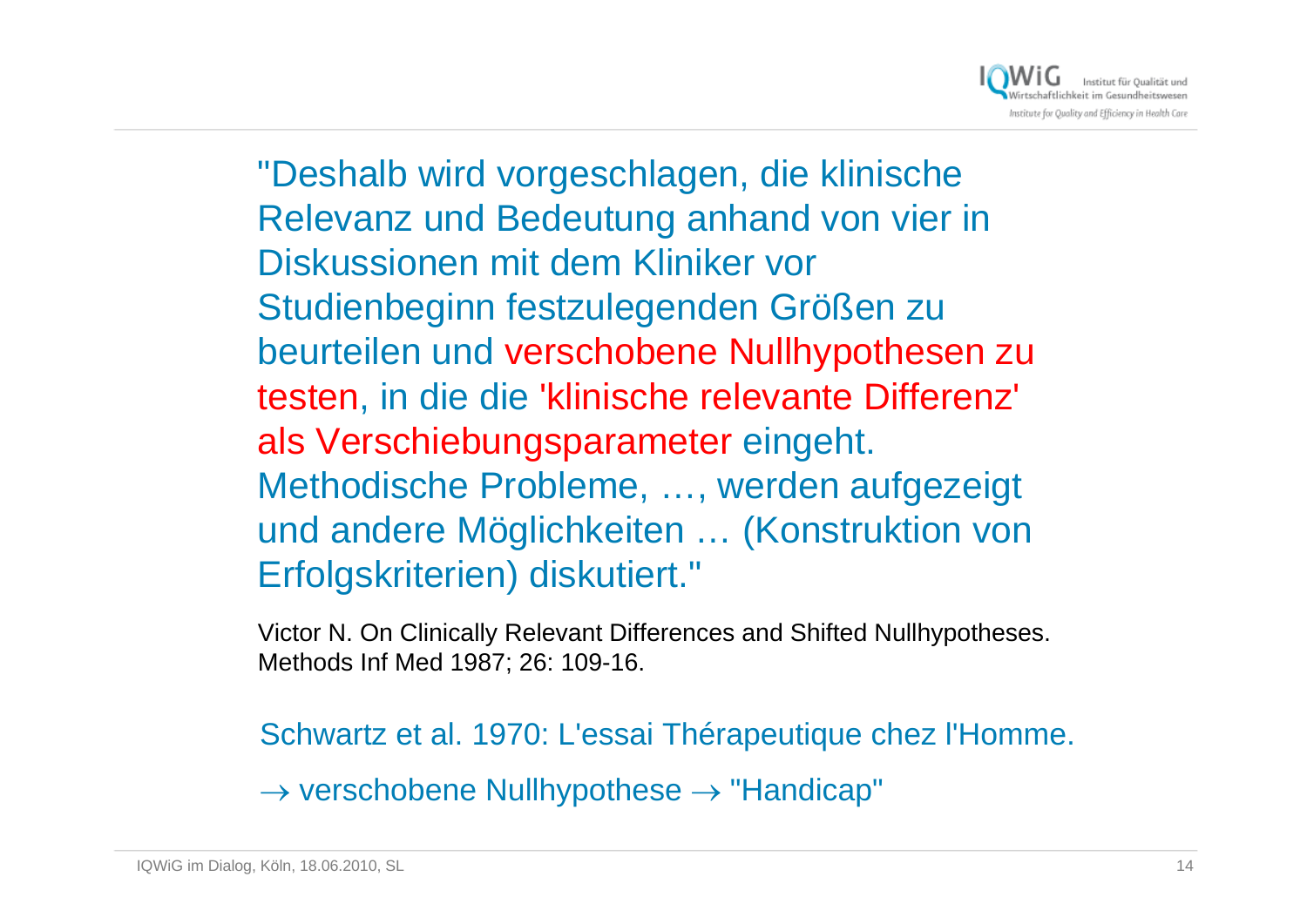



 $\Delta_{\sf i}$  /  $\delta_{\sf i}$  = sicher irrelevant  $\Delta_{\rm r}/\delta_{\rm r}$  = sicher relevant

Adaptiert nach Victor N. On Clinically Relevant Differences and Shifted Nullhypotheses. Methods Inf Med 1987; 26: 109-16.

IQWiG im Dialog, Köln, 18.06.2010, SL 15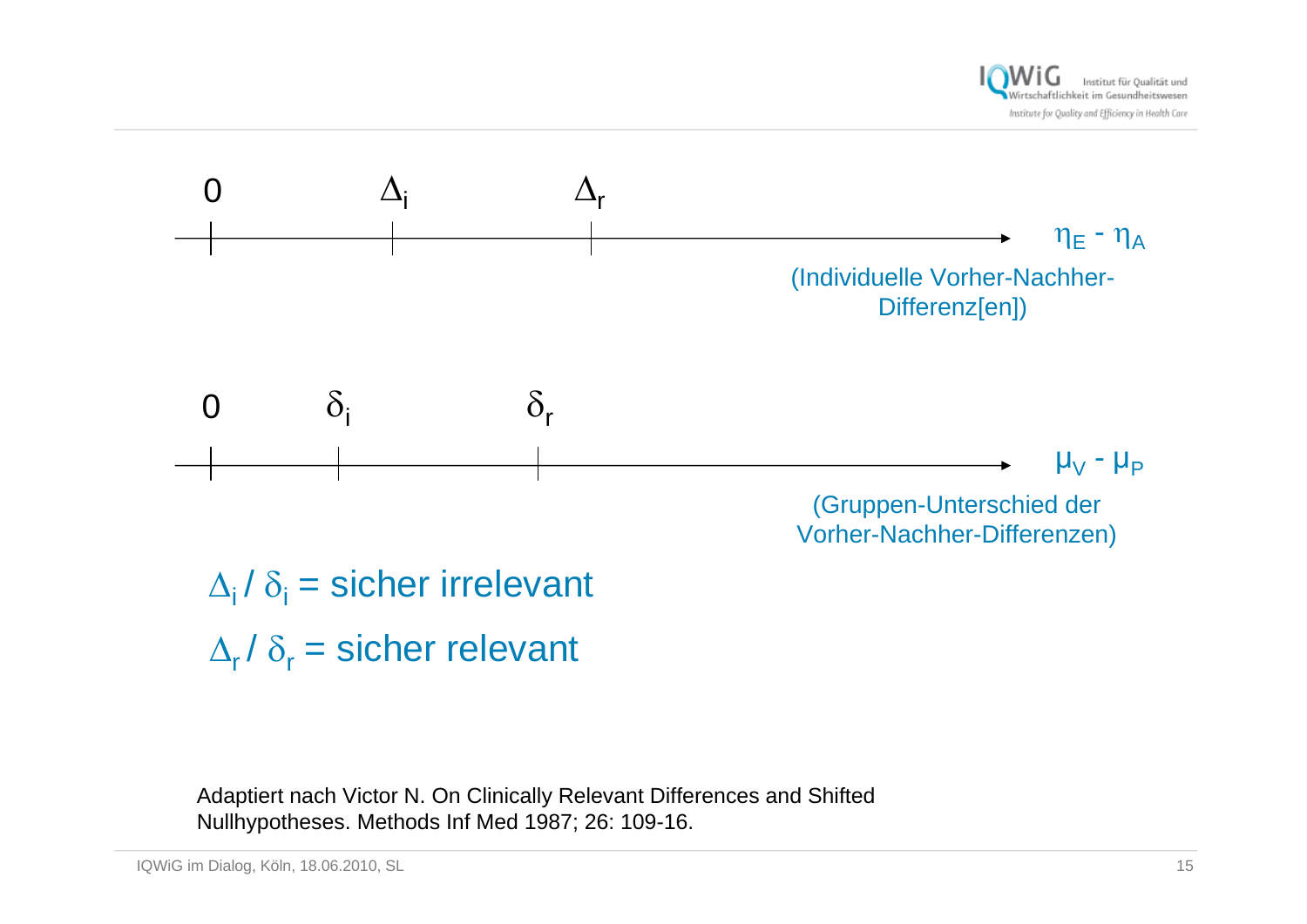



(Gruppen-Unterschied der Vorher-Nachher-Differenzen)

- $\Delta_{\rm i}$  /  $\delta_{\rm i}$  = sicher irrelevant
- $\Delta_{\sf r}$ /  $\delta_{\sf r}$  = sicher relevant

Adaptiert nach Victor N. On Clinically Relevant Differences and Shifted Nullhypotheses. Methods Inf Med 1987; 26: 109-16.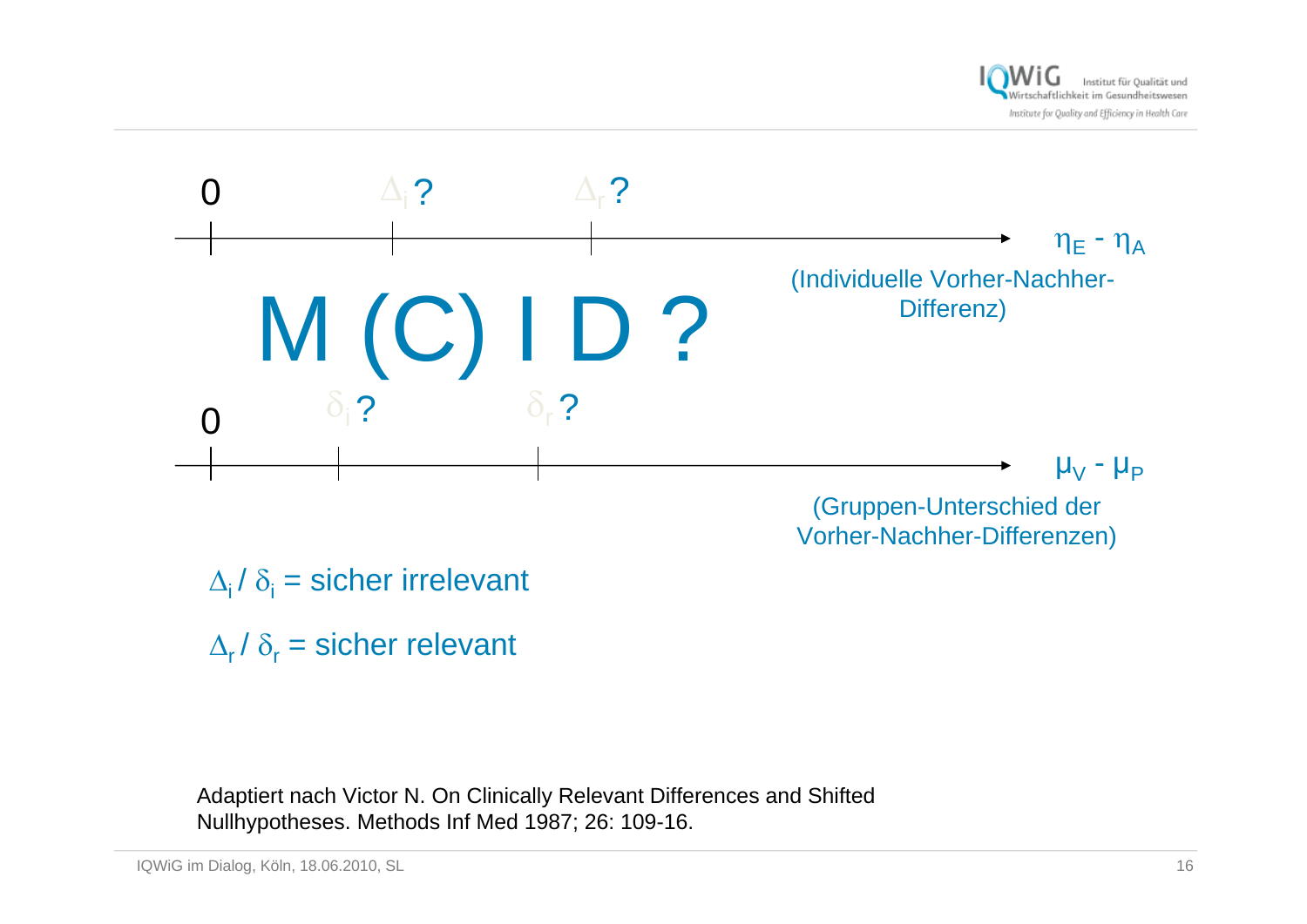

### Vielfalt von Methodenvorschlägen für M(C)ID



Thomas, S. Klinische Relevanz von Therapieeffekten - Systematische Sichtung, Systematisierung und Bewertung methodischer Konzepte. Dissertation, Universität Duisburg-Essen, 2009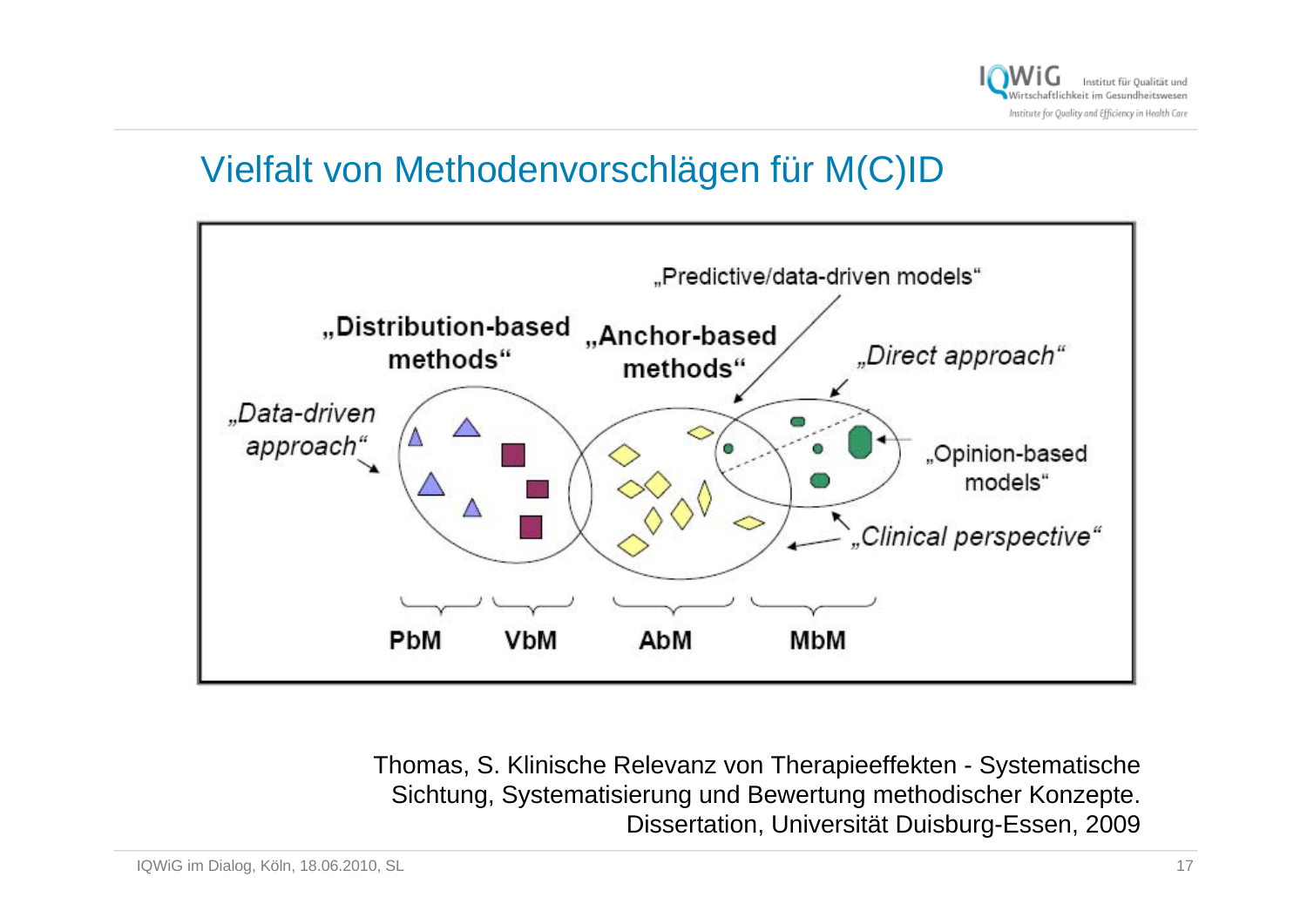|            |              | Überblick: Intendierter Verwendungszweck pro Methoden- und Endpunkttyp                                                                |                            |    |                                             |      |       |              |       |                                                 |                                                                                        |       |      |    |      |
|------------|--------------|---------------------------------------------------------------------------------------------------------------------------------------|----------------------------|----|---------------------------------------------|------|-------|--------------|-------|-------------------------------------------------|----------------------------------------------------------------------------------------|-------|------|----|------|
| <b>PbM</b> |              | Endpunkte                                                                                                                             |                            |    | Häufigkeit angegebener<br>Verwendungszwecke |      |       |              |       |                                                 | Orientierend:<br>Besonderheiten                                                        |       |      |    |      |
| $(n=30)$   | <b>HRQoL</b> |                                                                                                                                       |                            |    |                                             |      |       | It. Autoren* |       |                                                 |                                                                                        |       |      |    |      |
|            |              |                                                                                                                                       |                            | 19 | Re                                          | (10) | unki. | (5)          | FZP   | (5)                                             | Reliabilitätskoeffizient bei HRQoL-Skalen<br>Cronbachs a /Test-Retest (n=10 bzw. n=9); |       |      |    |      |
|            |              | Symptom/Funktion <sup>1</sup>                                                                                                         |                            | 10 | Re                                          | (10) | FZP   | (3)          | unki. | (2)<br>für andere Skalen Test-Retest/Interrater |                                                                                        |       |      |    |      |
|            |              | Schmerz                                                                                                                               |                            | 1  | FZP                                         | (1)  |       |              |       |                                                 | (n=6 bzw. n=3), selten Cronbachs a: (n=1) <sup>*</sup>                                 |       |      |    |      |
| VbM        | <b>HRQoL</b> |                                                                                                                                       |                            | 12 | unki.                                       | (6)  | FZP   | (4)          | Re    | (3)                                             | Nur multi-Item-Skalen;                                                                 |       |      |    |      |
| AbM        |              | Ska-                                                                                                                                  | <b>HRQoL</b>               |    |                                             |      |       | 82           |       |                                                 | unkl. (40)                                                                             | FZP   | (25) | Re | (20) |
| $(n=120)$  | len          |                                                                                                                                       | Symptom/Funktion           |    |                                             |      |       | 22           |       | unkl                                            | (8)                                                                                    | FZP   | (7)  | Re | (7)  |
|            |              |                                                                                                                                       | Schmerz <sup>1</sup>       |    |                                             |      |       | 13           |       | FZP                                             | (5)                                                                                    | unkl. | (4)  | Re | (3)  |
|            |              |                                                                                                                                       | sonstige Messgrößen für    |    |                                             |      |       | 3            |       | unkl.                                           |                                                                                        |       |      |    |      |
|            |              | Symptome und Funktion                                                                                                                 |                            |    |                                             |      |       |              |       |                                                 |                                                                                        |       |      |    |      |
|            | Schmerz      |                                                                                                                                       | Symptom/Funktion           | 10 | FZP                                         | (4)  | Re    | (4)          | unkl. | (2)                                             | gungen nie bei HRQoL, selten bei Symp-<br>tom-/Funktionsskalen bzw. Schmerz (je        |       |      |    |      |
|            |              |                                                                                                                                       |                            | 2  | FZP                                         | (1)  | Re    | (1)          |       |                                                 | n=1) und häufig bei binären Endpunkten<br>$(n=8)$                                      |       |      |    |      |
|            |              | re Endpunkte und                                                                                                                      | wandte" intervallskalierte | 11 | FZP                                         | (10) | Re    | (1)          |       |                                                 | Trade-off-Verfahren nur bei binären End-<br>punkten (n=7)                              |       |      |    |      |
| МЬМ        |              |                                                                                                                                       |                            |    |                                             |      |       |              |       |                                                 |                                                                                        |       |      |    |      |
| $(n=30)$   |              | Thomas, S. Klinische Relevanz von Therapieeffekten - Systematische<br>Sichtung, Systematisierung und Bewertung methodischer Konzepte. |                            |    |                                             |      |       |              |       |                                                 |                                                                                        |       |      |    |      |

Dissertation, Universität Duisburg-Essen, 2009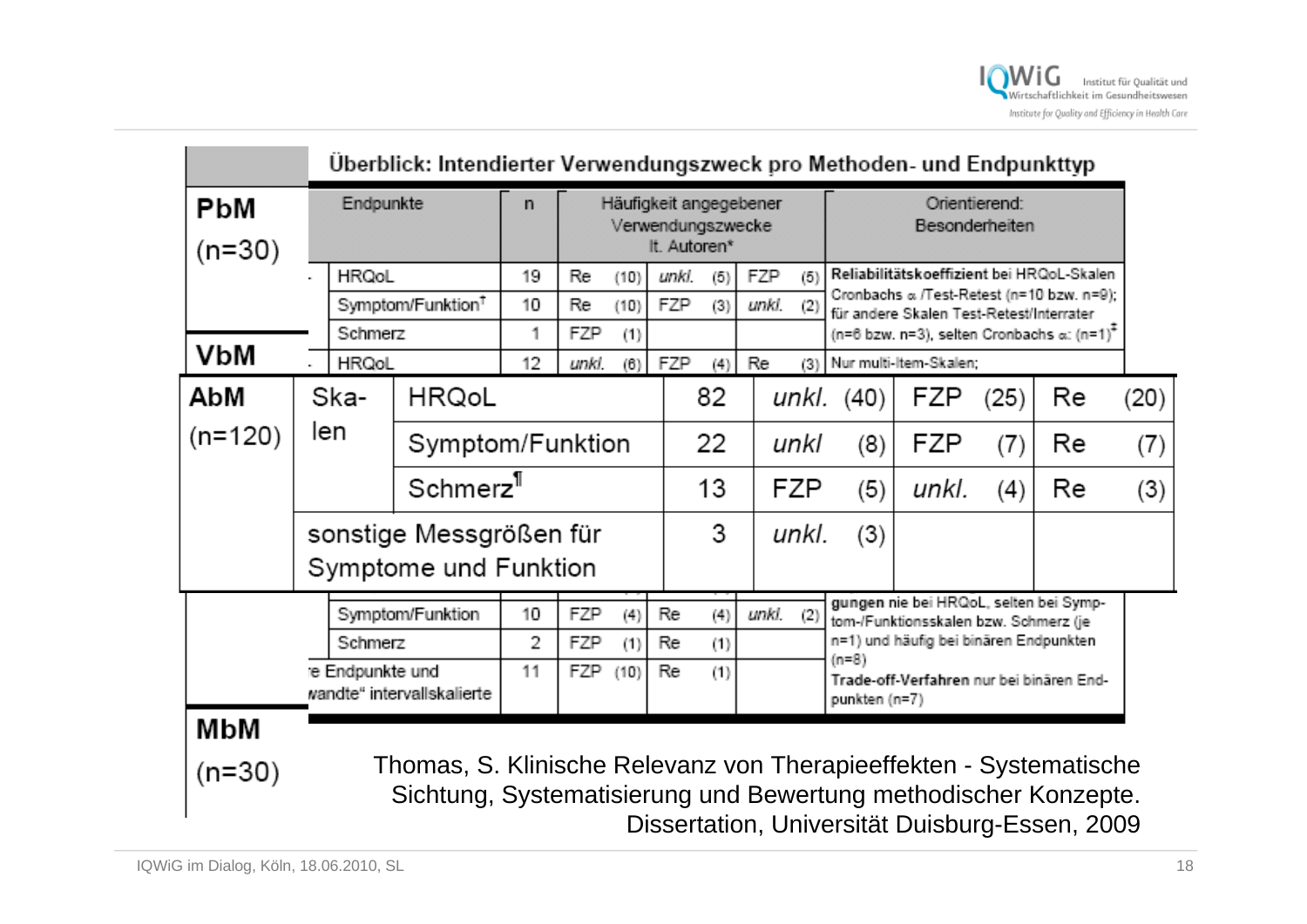



 $\Delta_{\rm i}$  /  $\delta_{\rm i}$  = sicher irrelevant

 $\Delta_{\sf r}$ /  $\delta_{\sf r}$  = sicher relevant

Adaptiert nach Victor N. On Clinically Relevant Differences and Shifted Nullhypotheses. Methods Inf Med 1987; 26: 109-16.

IQWiG im Dialog, Köln, 18.06.2010, SL 19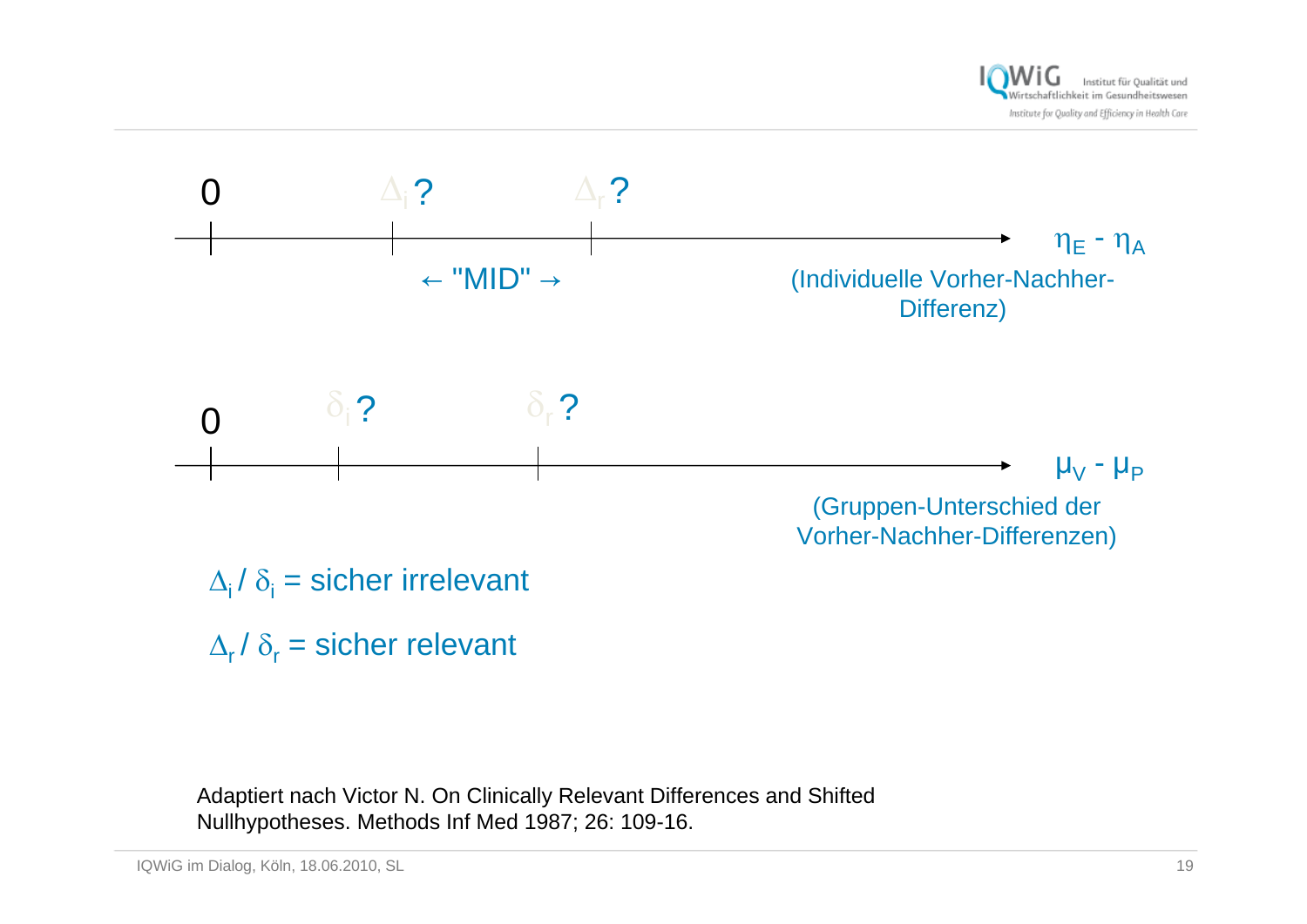



Adaptiert nach Victor N. On Clinically Relevant Differences and Shifted Nullhypotheses. Methods Inf Med 1987; 26: 109-16.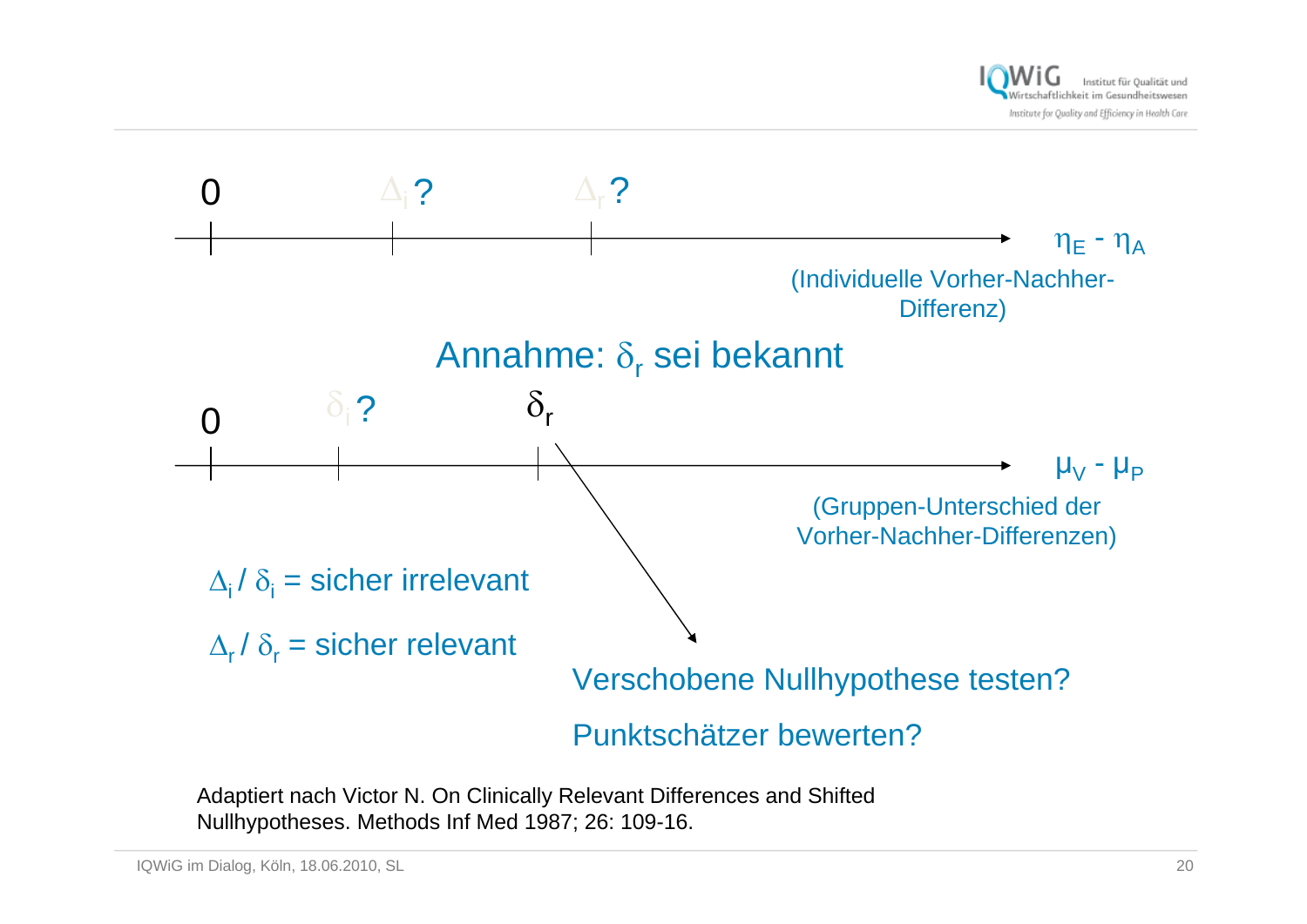

### Annahme: δ<sub>r</sub> sei bekannt

- 1. Durchführung einer Fallzahlplanung für eine hypothetische Studie mit folgenden Annahmen:
- normalverteilte Daten
- geplanter Gruppenunterschied (als SMD\*), der  $\delta_{\sf r}$  entspricht
- - $\alpha$  = 0,05 (zweiseitig)
- $β = 0,1$  (d.h. Power = 90 %)
- gleichgroße Gruppen ( $n_1 = n_2$ )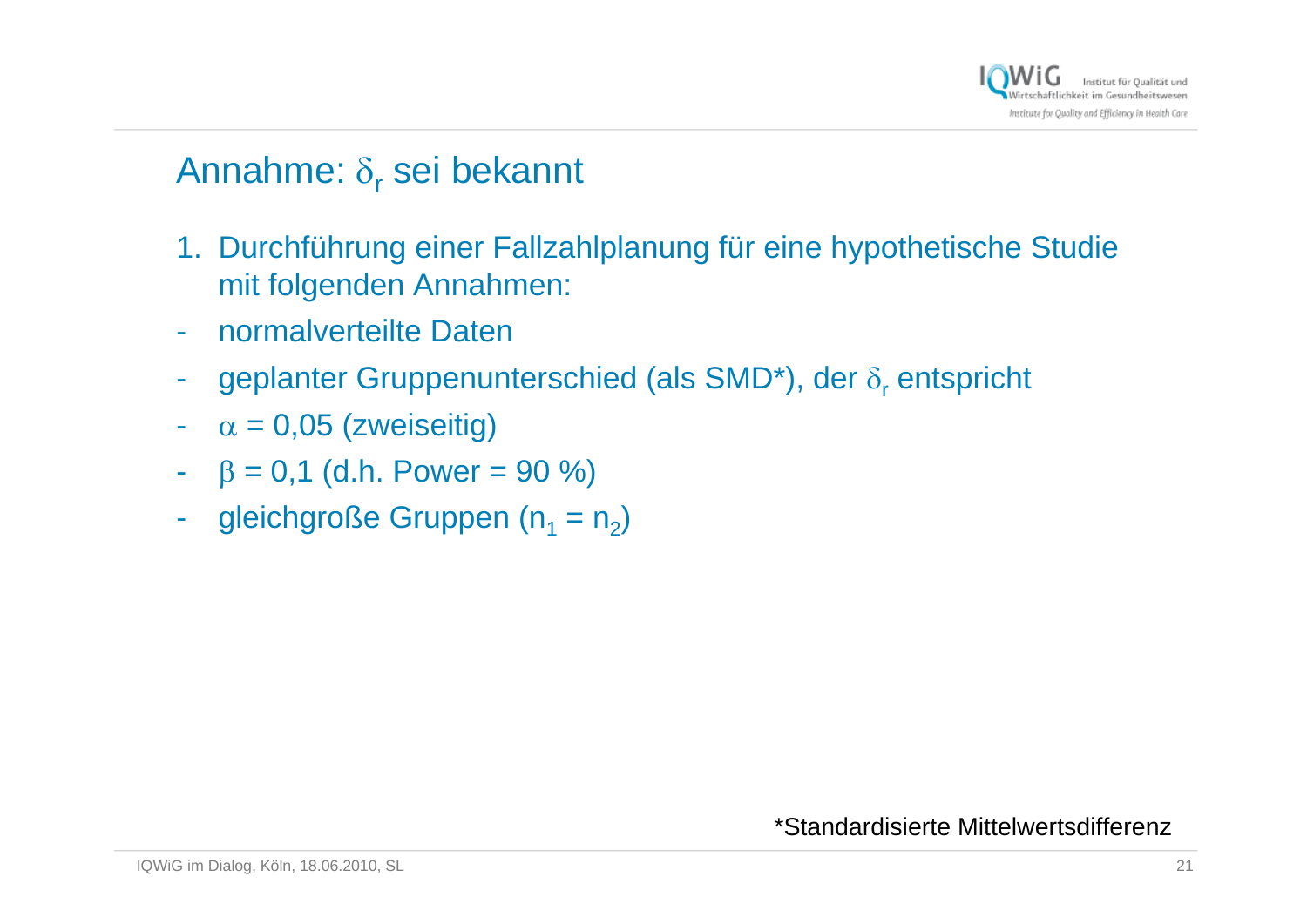

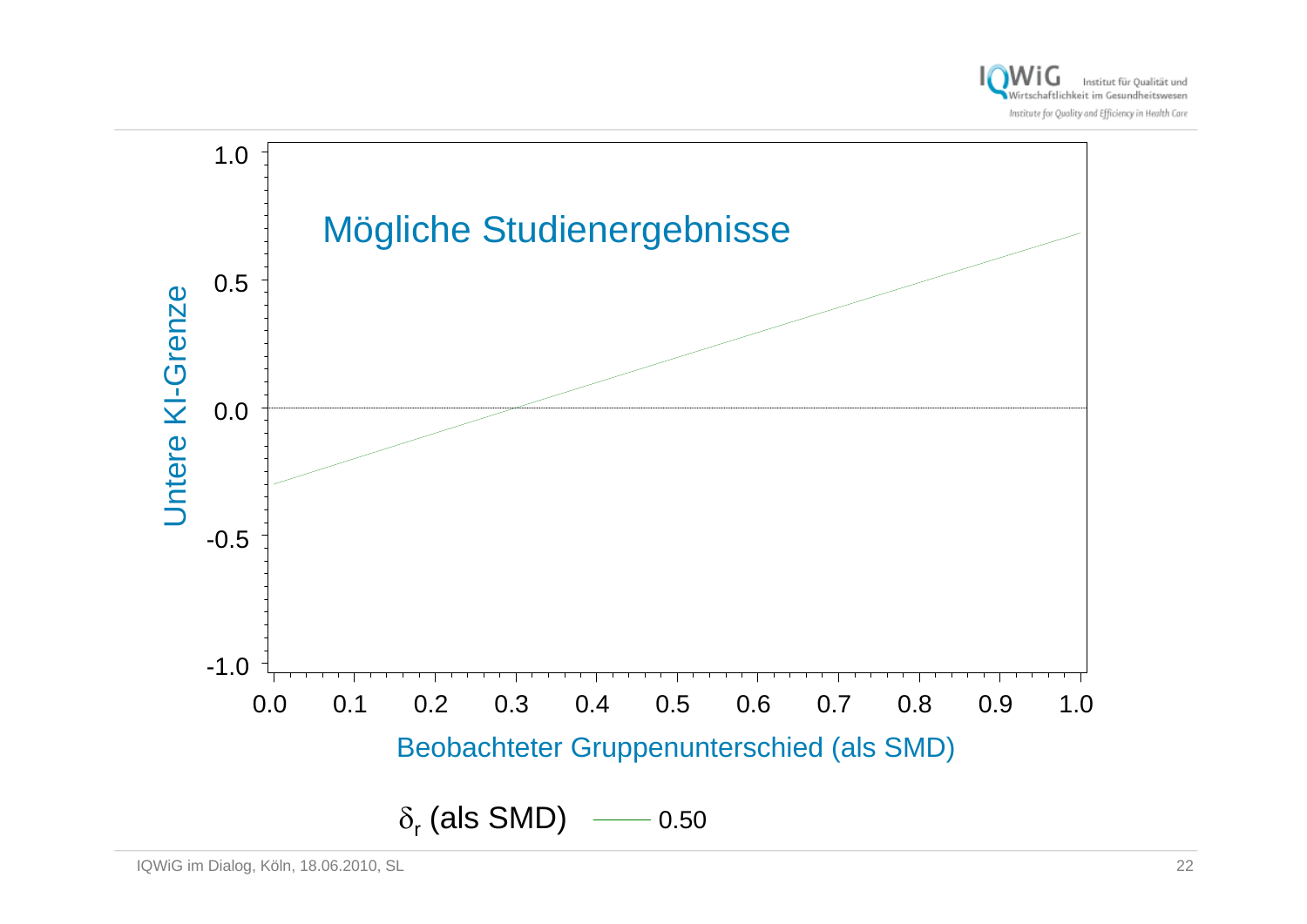

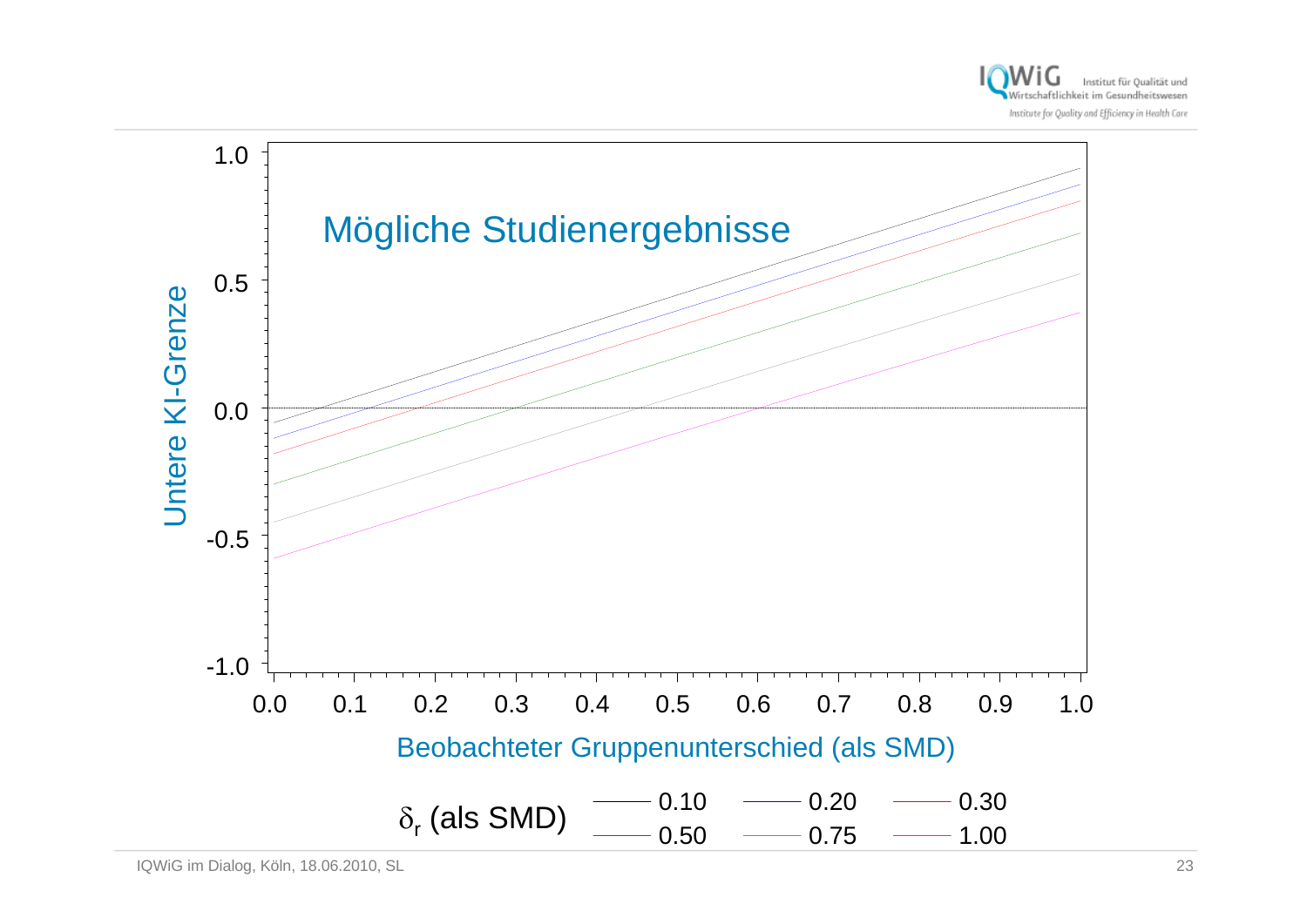

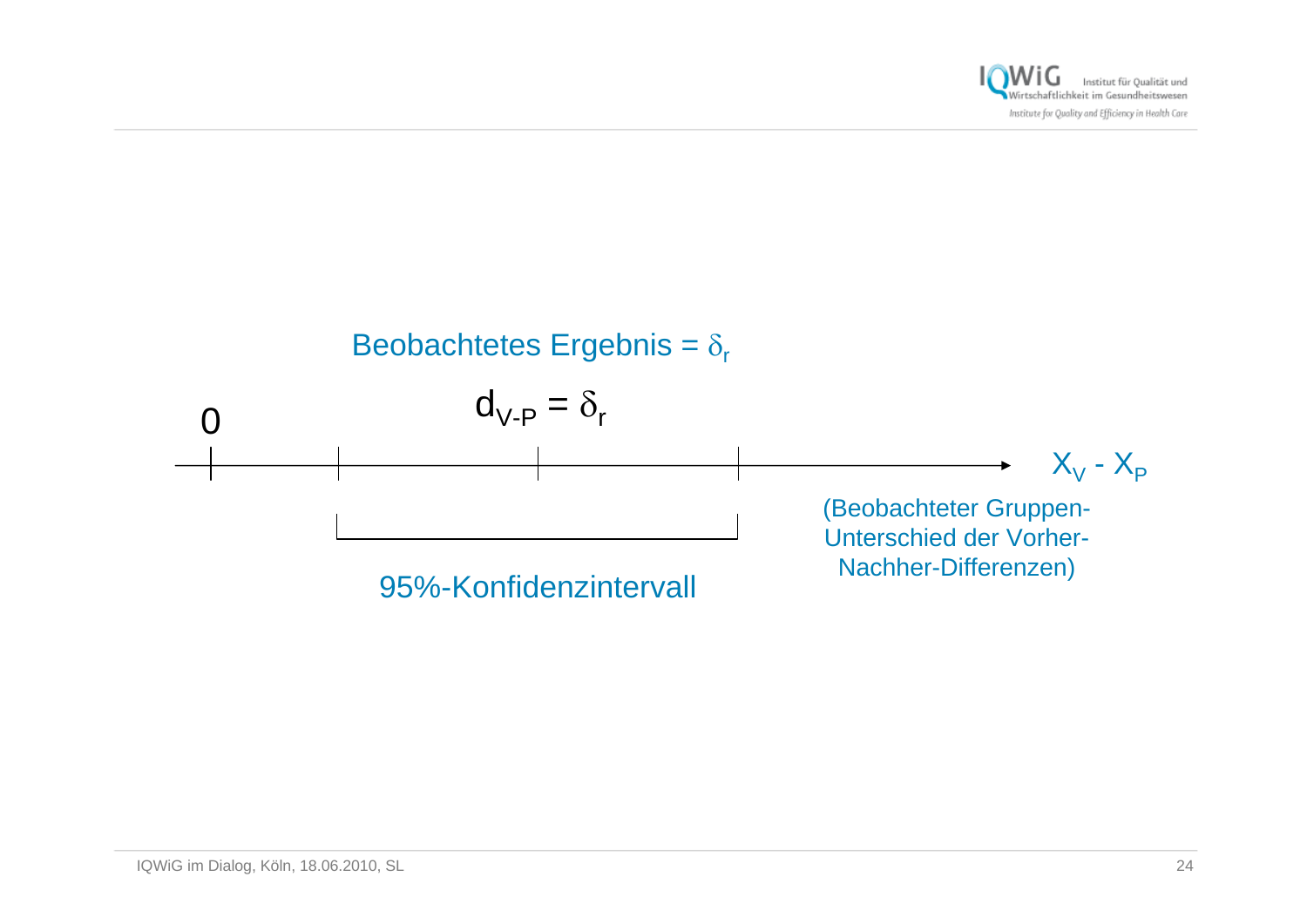

#### Studienergebnis = Annahme für Fallzahlplanung



Beobachteter = geplanter Gruppenunterschied =  $\delta_{\sf r}$  (als SMD)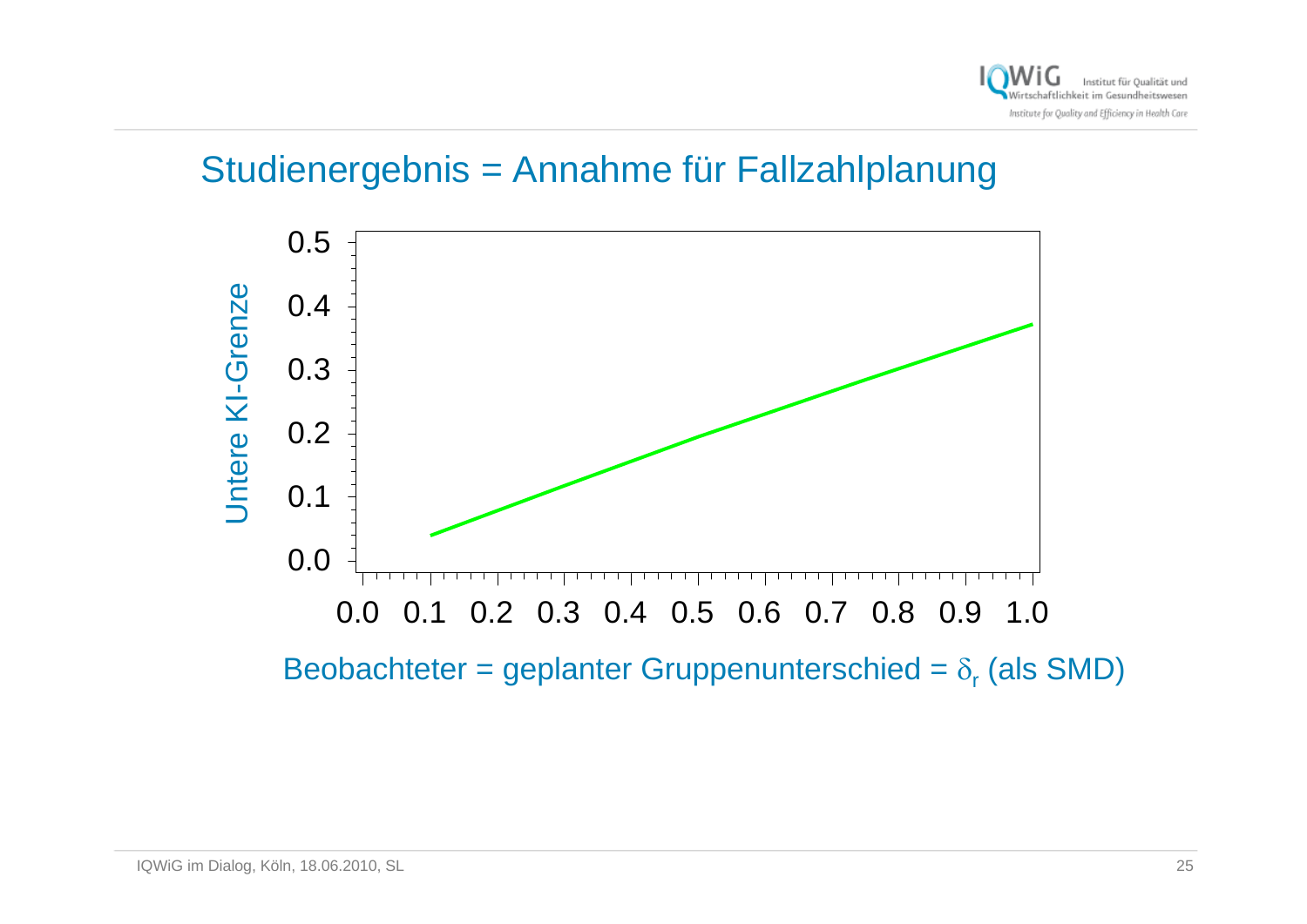

"Based upon his experience in the social sciences, he suggested that effect sizes of 0.2 to 0.5 have generally been regarded by investigators as being 'small', of 0.5 to 0.8 are 'moderate' and those of 0.8 or above are 'Iarge'. These apparently arbitrary thresholds have stood the test of time very well. Perhaps surprisingly, the values 0.2, 0.5 and 0.8 have since been found to be broadly applicable in many fields of research as well as in social sciences from where Cohen had drawn his experience."

Fayers PM, Machin D. The assessment, analysis and interpretation of patient-reported outcomes. In: Quality of life (Fayers PM, Machin D, Hrsg.), 2. Ausgabe. Wiley 2007.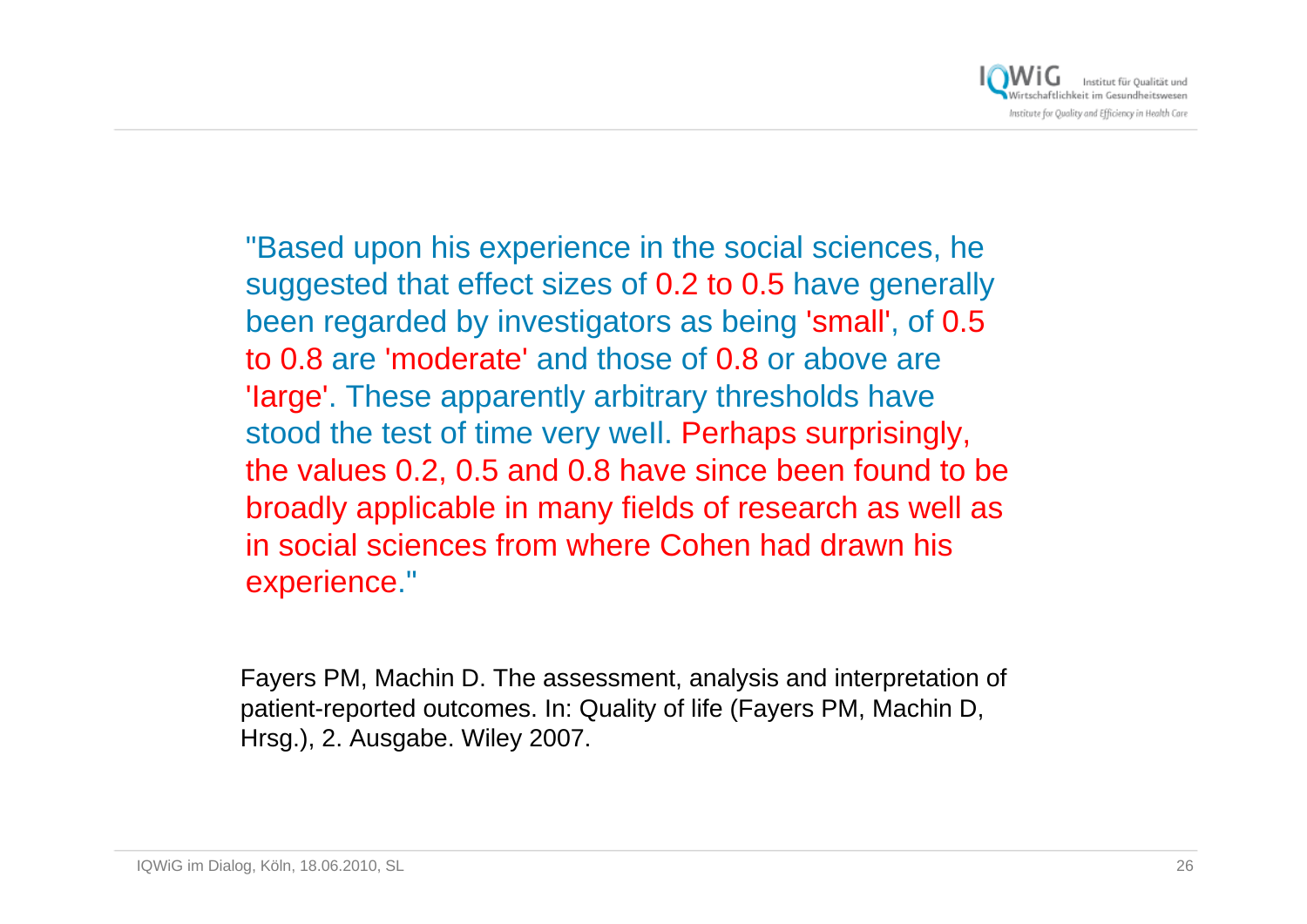

#### Studienergebnis = Annahme für Fallzahlplanung



Beobachteter = geplanter Gruppenunterschied =  $\delta_{\sf r}$  (als SMD)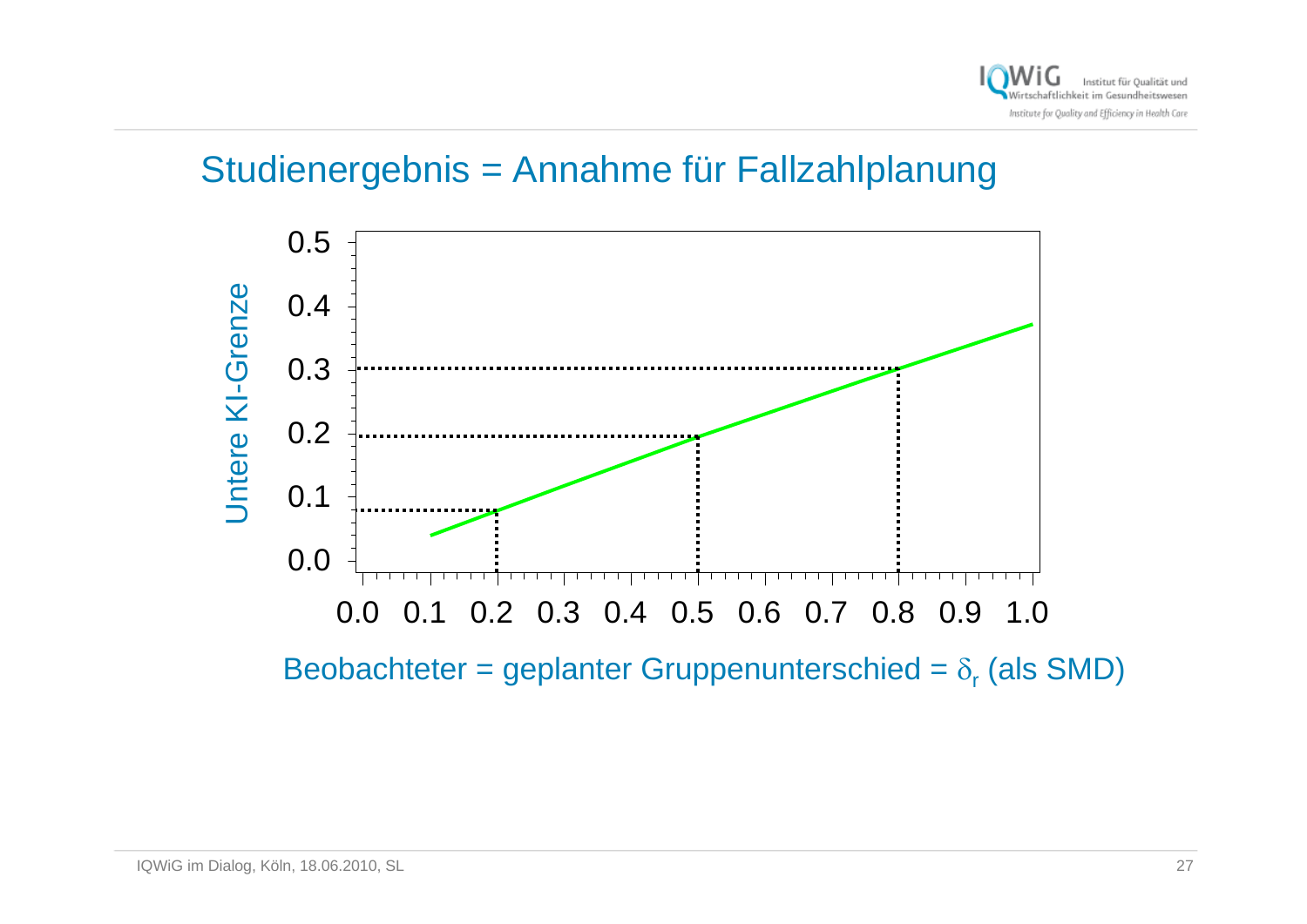

### Annahme: δ<sub>r</sub> sei bekannt

- 1. Durchführung einer Fallzahlplanung für eine hypothetische Studie mit folgenden Annahmen:
- $\mathcal{L}_{\mathcal{A}}$ normalverteilte Daten
- $\mathcal{L}_{\mathcal{A}}$ geplanter Gruppenunterschied (als SMD), der  $\delta_{\mathsf{r}}$  entspricht
- - $\alpha$  = 0,05 (zweiseitig)
- $β = 0,1$  (d.h. Power = 90 %)
- $\mathcal{L}_{\mathcal{A}}$ gleichgroße Gruppen ( $n_1 = n_2$ )
- 2. Berechnung eines (zweiseitigen) 95 %-KI für den Fall, dass der in dieser Studie beobachtete Gruppenunterschied  $\delta_{\sf r}$  entspricht.
- 3. Festlegung der unteren Grenze des resultierenden 95%-KI als  $\delta_i$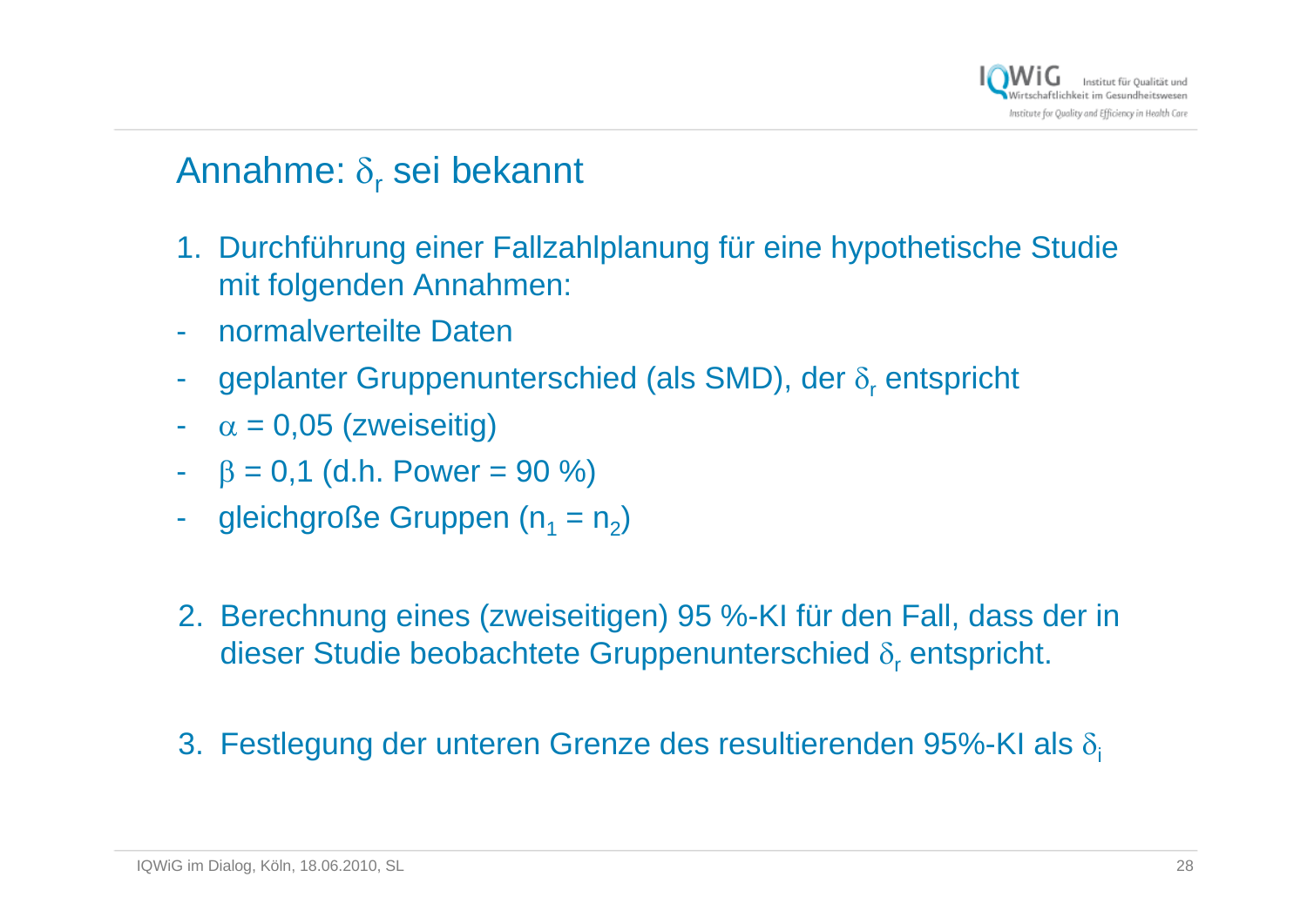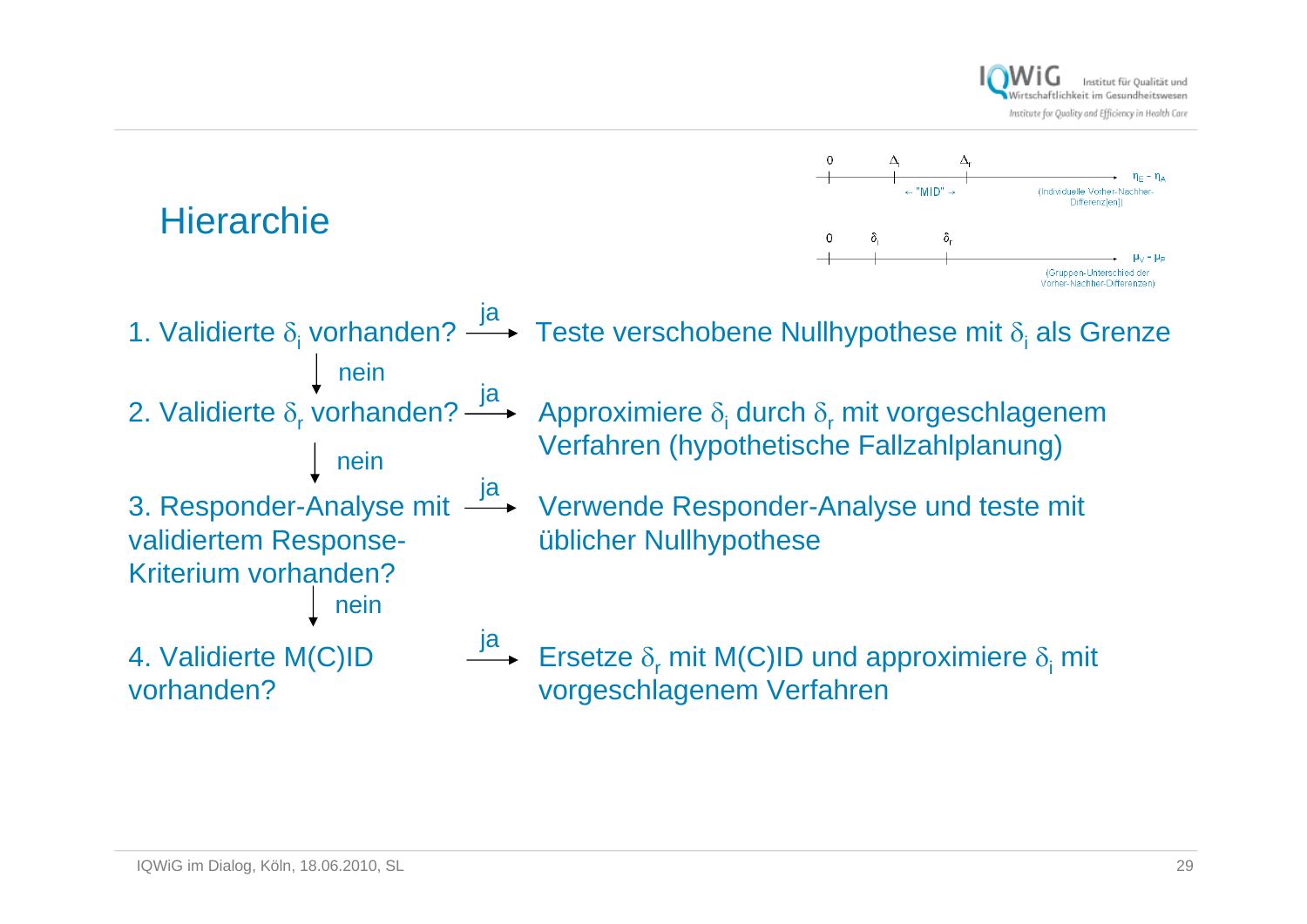

"In most circumstances, the threshold of discrimination for changes in health-related quality of life for chronic diseases appears to be approximately half a SD."

Norman GR, Sloan JF, Wyrwich KW. Interpretation of Changes in Health-related Quality of Life. The Remarkable Universality of Half a Standard Deviation. Med Care 2003; 41: 582-92.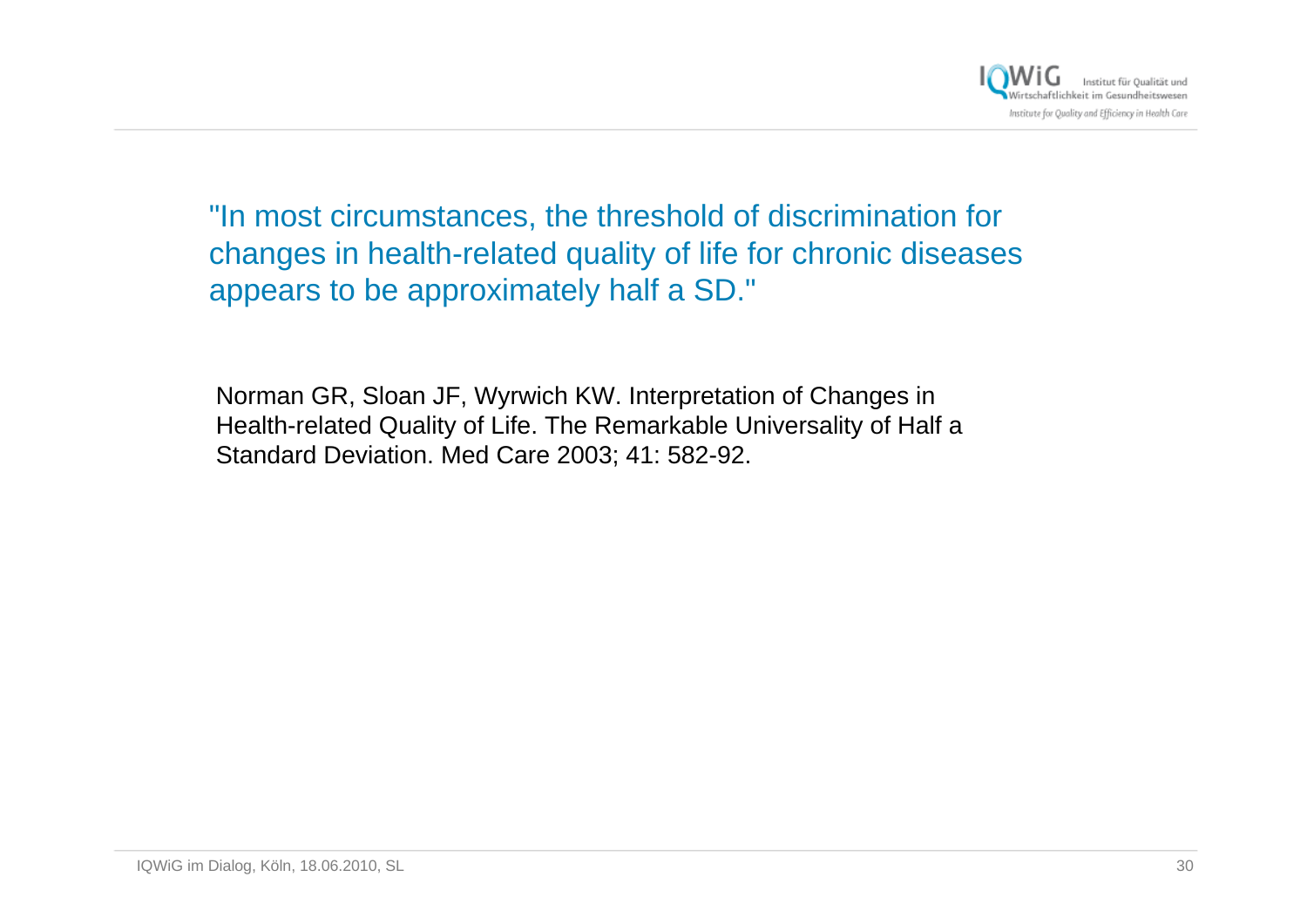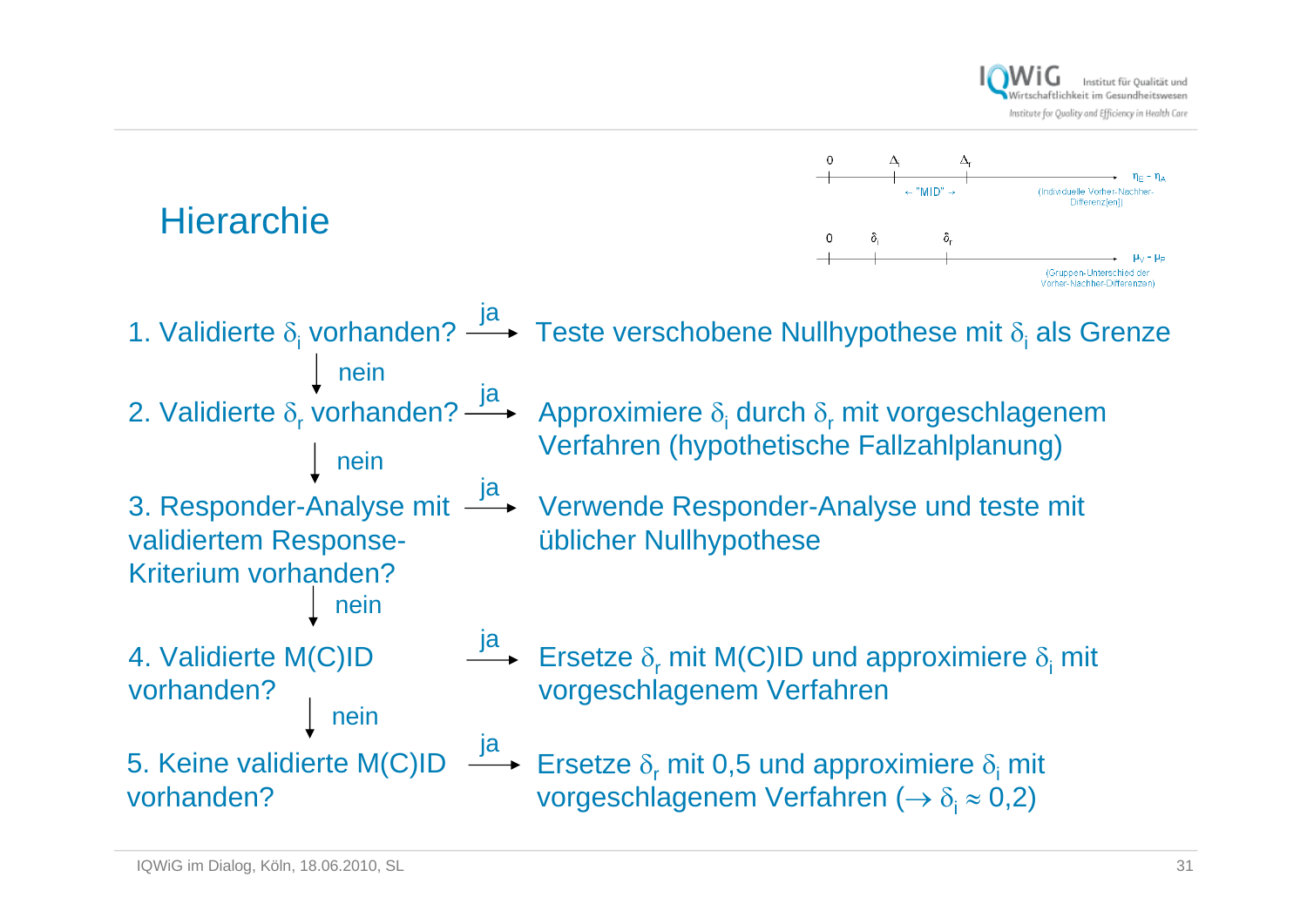

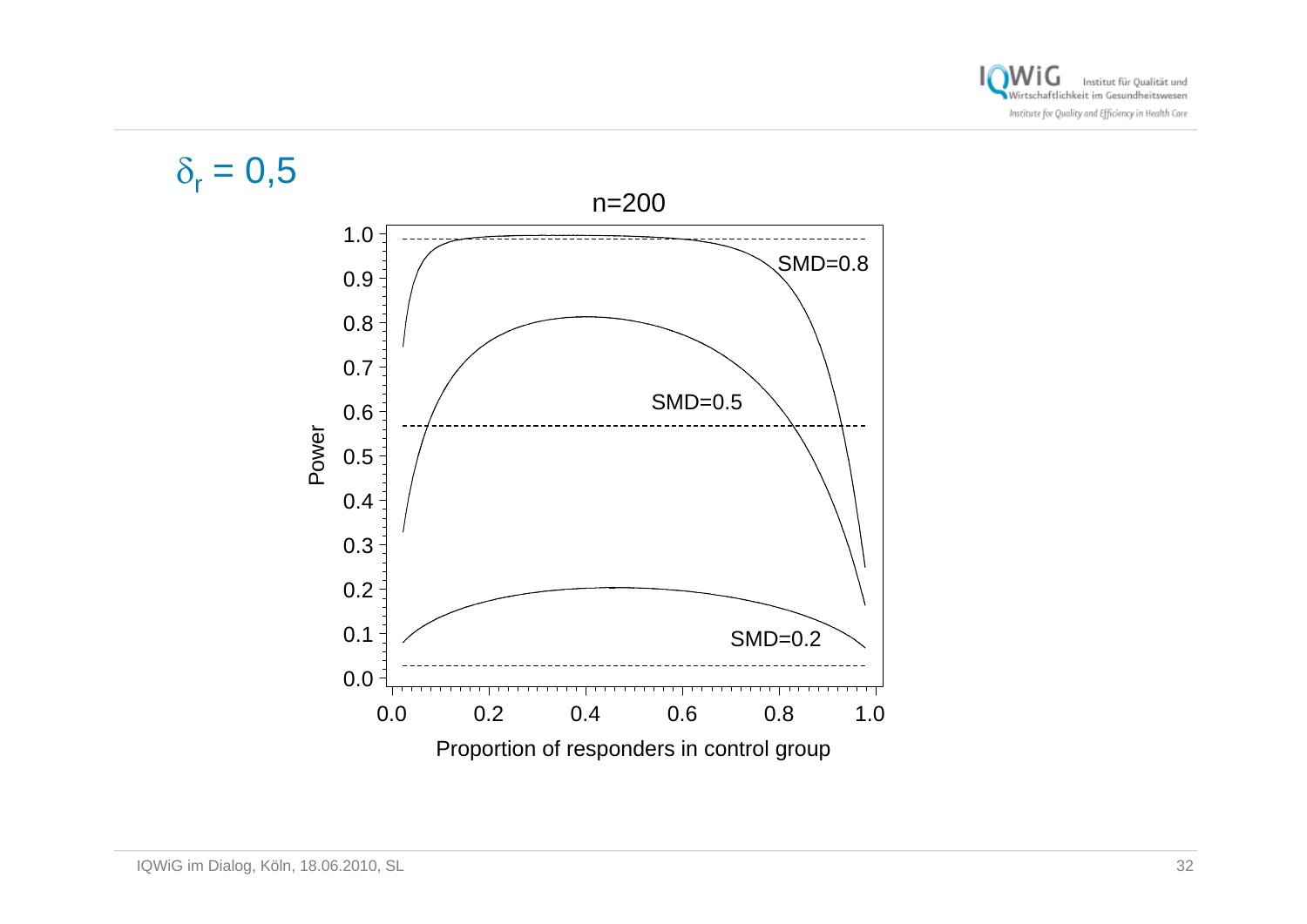

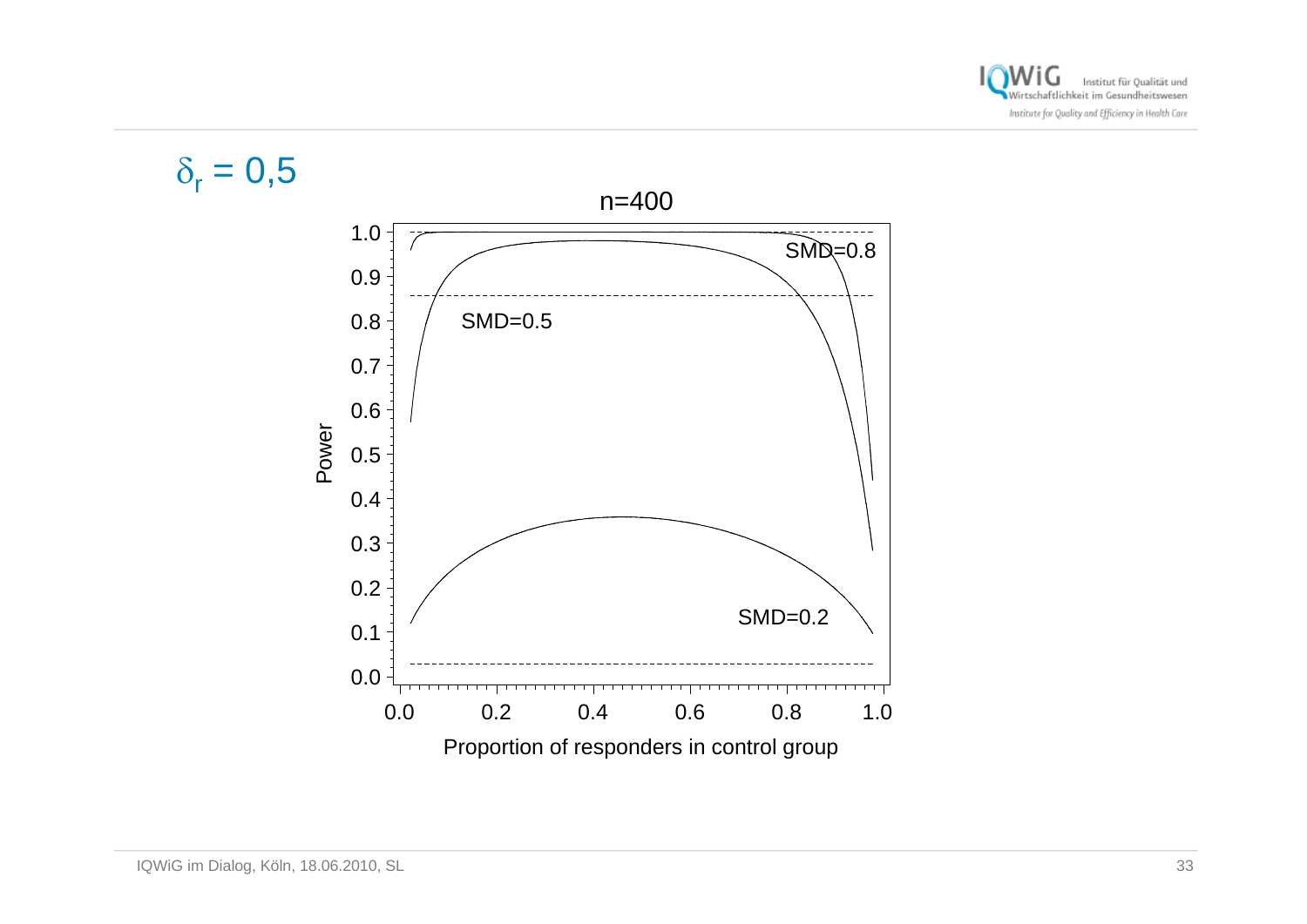

#### Schlussfolgerungen

- $\mathcal{L}_{\mathcal{A}}$  Patientenrelevanz hat 2 Komponenten: eine qualitative und eine quantitative
- $\mathcal{L}_{\mathcal{A}}$  Wenn die qualitative Komponente unsicher ist, rückt die quantitative Komponente in den Vordergrund
- $\mathcal{L}_{\mathcal{A}}$  Es fehlt bislang an Standards, irrelevante und relevante Unterschiede zu etablieren
- $\mathcal{L}_{\mathcal{A}}$  Ersatzweise wird ein Verfahren vorgeschlagen, das empirische Relevanzbetrachtungen und statistische Entscheidungssicherheit verbindet